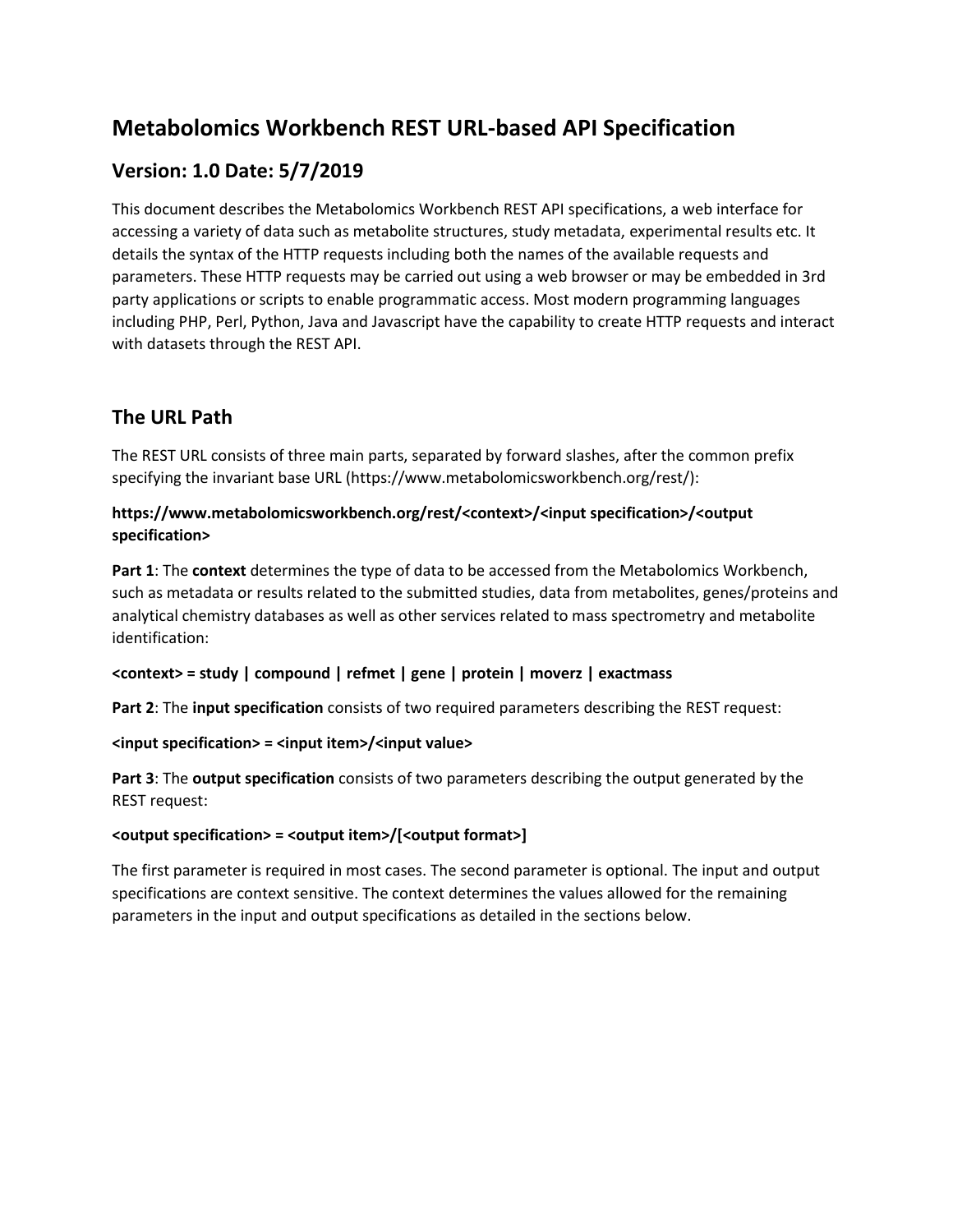## **The "study" context**

The "**study**" context refers to the studies available in the Metabolomics Workbench (www.metabolomicsworkbench.org), a public repository for metabolomics metadata and experimental data spanning various species and experimental platforms, metabolite standards, metabolite structures, protocols, tutorials and training material, and other educational resources. It provides a computational platform to integrate, analyze, track, deposit, and disseminate large volumes of heterogeneous data from a wide variety of metabolomics studies including Mass Spectrometry (MS) and Nuclear Magnetic Resonance (NMR) spectrometry data spanning a variety of species covering all the major taxonomic categories including humans and other mammals, plants, insects, invertebrates, and microorganisms. This context provides access to a variety of data associated with studies such as study summary, experimental factors for study design, analysis information, metabolites and results data, sample source and species etc.

## **<context> = study**

**<input item> = study\_id | study\_title | institute | last\_name | analysis\_id | metabolite\_id**

**<input value> = <input item value>**

**<output item> = summary | factors | analysis | metabolites | mwtab | source | species | disease | number\_of\_metabolites | data | datatable | untarg\_studies | untarg\_factors | untarg\_data**

**<output format> = txt | json [Default: json]**

The "**summary**" output item retrieves the following information for a specified input name and value: study\_id, study\_title, study\_type, institute, department, last\_name, first\_name, email, phone, submit\_date, study\_summary, subject\_species.

[https://www.metabolomicsworkbench.org/rest/study/study\\_id/ST000001/summary](https://www.metabolomicsworkbench.org/rest/study/study_id/ST000001/summary)

A substring may be specified for the study id input value. For example, using "ST" will retrieve the summary information for all studies, and using "ST0004" will retrieve summary information for studies ST000400 to ST000499.

[https://www.metabolomicsworkbench.org/rest/study/study\\_id/ST/summary](https://www.metabolomicsworkbench.org/rest/study/study_id/ST000001/summary)

[https://www.metabolomicsworkbench.org/rest/study/study\\_id/ST0004/summary](https://www.metabolomicsworkbench.org/rest/study/study_id/ST0004/summary)

The "**factors**" output item refers to the experimental conditions for each sample in the study and retrieves the following information for a specified input name and value: study id, local sample id, subject type, factors. For example:

[https://www.metabolomicsworkbench.org/rest/study/study\\_id/ST000001/factors](https://www.metabolomicsworkbench.org/rest/study/study_id/ST000001/factors)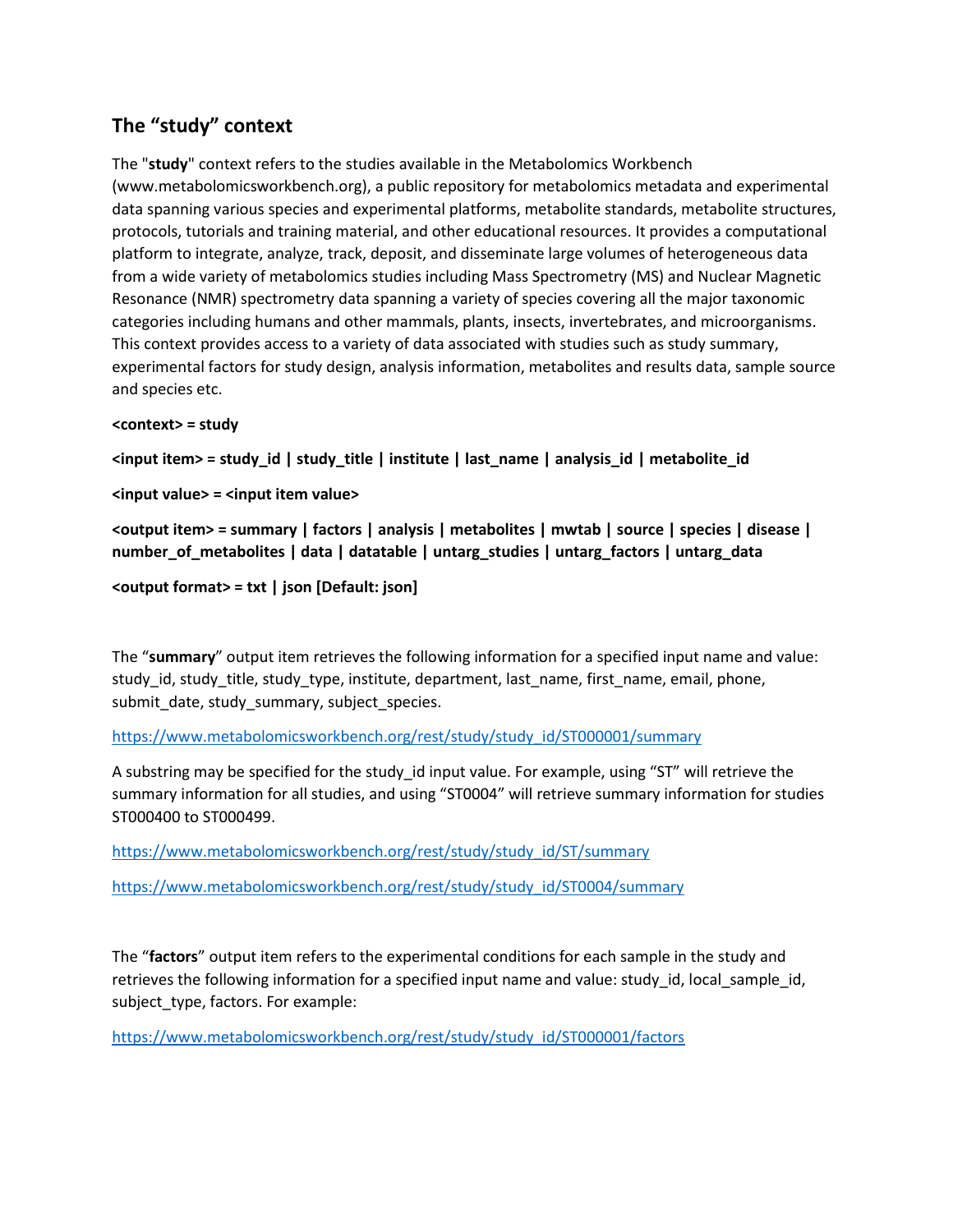The "**analysis**" output item accesses a number of key instrumentation parameters and retrieves the following information for a specified input name and value: study\_id, analysis\_id, analysis\_summary, analysis\_type, MS instrument\_name, MS instrument\_type, MS type, MS ion\_mode, NMR instrument\_type, NMR experiment\_type, NMR spectrometer\_frequency, NMR solvent. For example:

#### [https://www.metabolomicsworkbench.org/rest/study/last\\_name/Kind/analysis](https://www.metabolomicsworkbench.org/rest/study/last_name/Kind/analysis)

The "**metabolites**" output item exposes details for each named metabolite in a particular study or analysis. The input item must be either a study\_id or analysis\_id. The REST request retrieves the following information for the specified study/analysis ID: study\_id, analysis\_id, analysis summary, metabolite\_name, refmet\_name, pubchem\_id, other\_id, other\_id\_type. For example:

[https://www.metabolomicsworkbench.org/rest/study/study\\_id/ST000001/metabolites](https://www.metabolomicsworkbench.org/rest/study/study_id/ST000001/metabolites)

[https://www.metabolomicsworkbench.org/rest/study/analysis\\_id/AN000001/metabolites](https://www.metabolomicsworkbench.org/rest/study/analysis_id/AN000001/metabolites)

The "**study\_id**" or "analysis\_id" input item is required for the "**mwtab**" output item. The mwTab file may be downloaded in JSON or txt format. For example:

[https://www.metabolomicsworkbench.org/rest/study/study\\_id/ST000001/mwtab](https://www.metabolomicsworkbench.org/rest/study/study_id/ST000001/mwtab)

The "**source**" output item retrieves the following information for the specified study: Study ID, Sample source (e.g. blood, urine, liver, etc.). For example:

[https://www.metabolomicsworkbench.org/rest/study/study\\_id/ST000001/source](https://www.metabolomicsworkbench.org/rest/study/study_id/ST000001/source)

retrieves the sample source information for all study ST000001.

[https://www.metabolomicsworkbench.org/rest/study/study\\_id/ST/source](https://www.metabolomicsworkbench.org/rest/study/study_id/ST000001/source)

retrieves the sample source information for all studies using "ST" as a wildcard.

The "**species**" output item retrieves the following information for the specified study: Study ID, Latin name, Common name. For example:

[https://www.metabolomicsworkbench.org/rest/study/study\\_id/ST000001/species](https://www.metabolomicsworkbench.org/rest/study/study_id/ST000001/species)

The "**disease**" output item retrieves the following information for the specified study: Study ID, Disease. For example:

[https://www.metabolomicsworkbench.org/rest/study/study\\_id/ST000007/disease](https://www.metabolomicsworkbench.org/rest/study/study_id/ST000007/disease)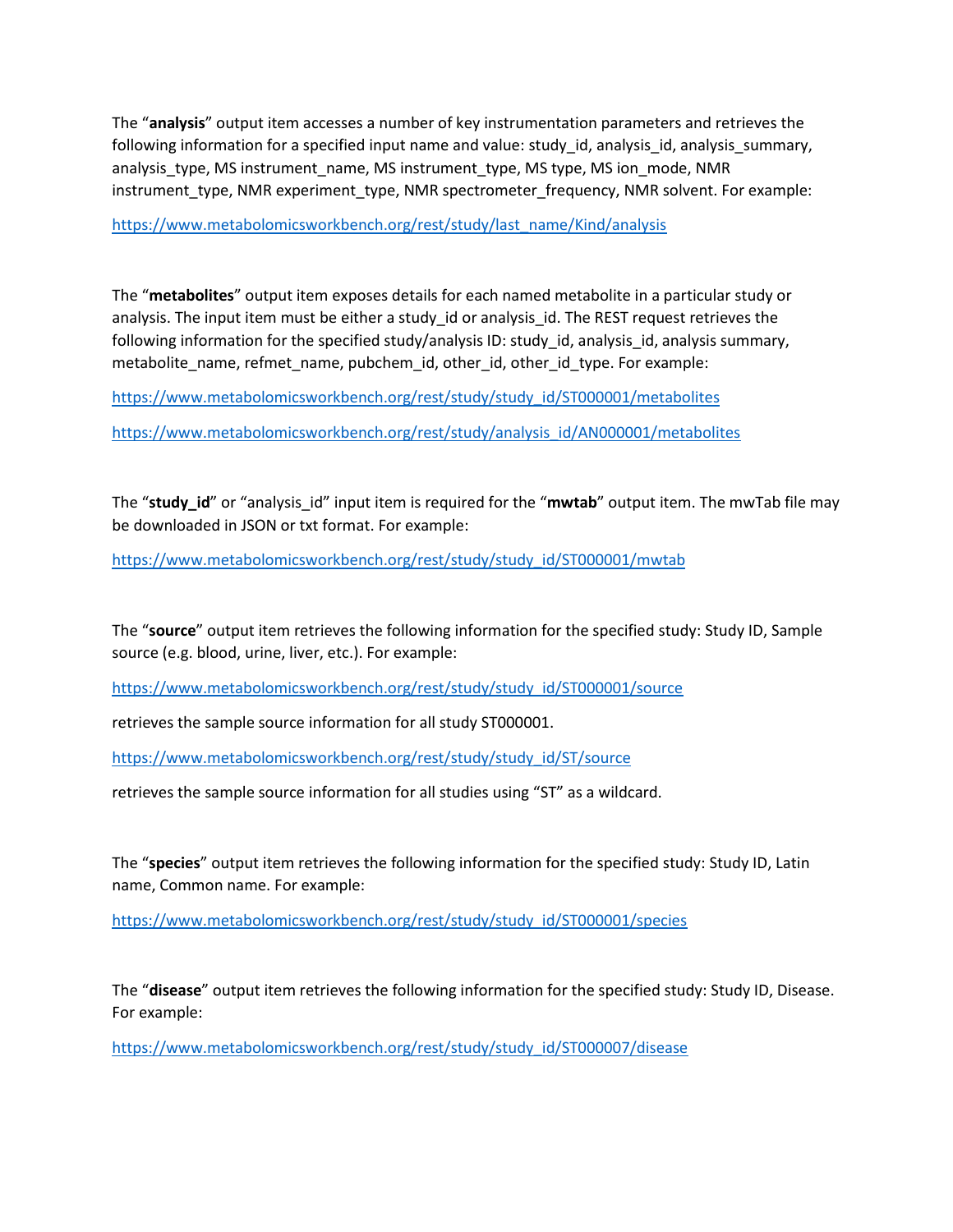The "number of metabolites" output item retrieves the following information for a specified study, study title, last name or institute: study id, analysis id, study title, number of metabolites, analysis summary. For example:

[https://www.metabolomicsworkbench.org/rest/study/study\\_id/ST000001/number\\_of\\_metabolites](https://www.metabolomicsworkbench.org/rest/study/study_id/ST000001/number_of_metabolites) [https://www.metabolomicsworkbench.org/rest/study/study\\_title/Diabetes/number\\_of\\_metabolites](https://www.metabolomicsworkbench.org/rest/study/study_title/Diabetes/number_of_metabolites)  [https://www.metabolomicsworkbench.org/rest/study/institute/Michigan/number\\_of\\_metabolites](https://www.metabolomicsworkbench.org/rest/study/institute/Michigan/number_of_metabolites) 

The "**study\_id**" or "**analysis\_id**" input item is required for the "**data**" output item. The REST request retrieves the following information for the specified study ID : study\_id, analysis\_id, analysis\_summary, metabolite\_name, metabolite\_id, refmet\_name, units. In addition, the following results information is retrieved for each metabolite: local sample\_ID and measured values. For example:

[https://www.metabolomicsworkbench.org/rest/study/study\\_id/ST000001/data](https://www.metabolomicsworkbench.org/rest/study/study_id/ST000001/data)

The "**analysis\_id**" input item is required for the "**datatable**" output item. The value of the output format is ignored. A tab delimited data table is generated containing available results for the metabolites. The header line includes sample IDs, class, and metabolite names. For example:

[https://www.metabolomicsworkbench.org/rest/study/analysis\\_id/AN000001/datatable](https://www.metabolomicsworkbench.org/rest/study/analysis_id/AN000001/datatable)

The "**untarg\_studies**" output item retrieves the following information for all untargeted MS studies in the data repository: study id, analysis id, analysis summary, study title, subject species, institute. The input item and value parameter are ignored, but a study\_id "placeholder" must specified to create a valid REST request. For example:

[https://www.metabolomicsworkbench.org/rest/study/study\\_id/X/untarg\\_studies](https://www.metabolomicsworkbench.org/rest/study/study_id/X/untarg_studies)

The "**analysis\_id**" input item is required for the "**untarg\_factors**" output item. The "untarg\_factors" output item retrieves a listing of the experimental conditions (factors) for untargeted MS studies. If more than one factor is present the factors are separated by "|" symbols. The integer at the end of each factor grouping indicates the number of sample replicates for that group. The output is displayed in JSON format. For example:

[https://www.metabolomicsworkbench.org/rest/study/analysis\\_id/AN000113/untarg\\_factors](https://www.metabolomicsworkbench.org/rest/study/analysis_id/AN000113/untarg_factors)

The "**analysis\_id**" input item is required for the "**untarg\_data**" output item. The "**untarg\_data**" output item retrieves the table of measurements for the selected analysis. The untargeted data is downloaded as a tab delimited text file. For example: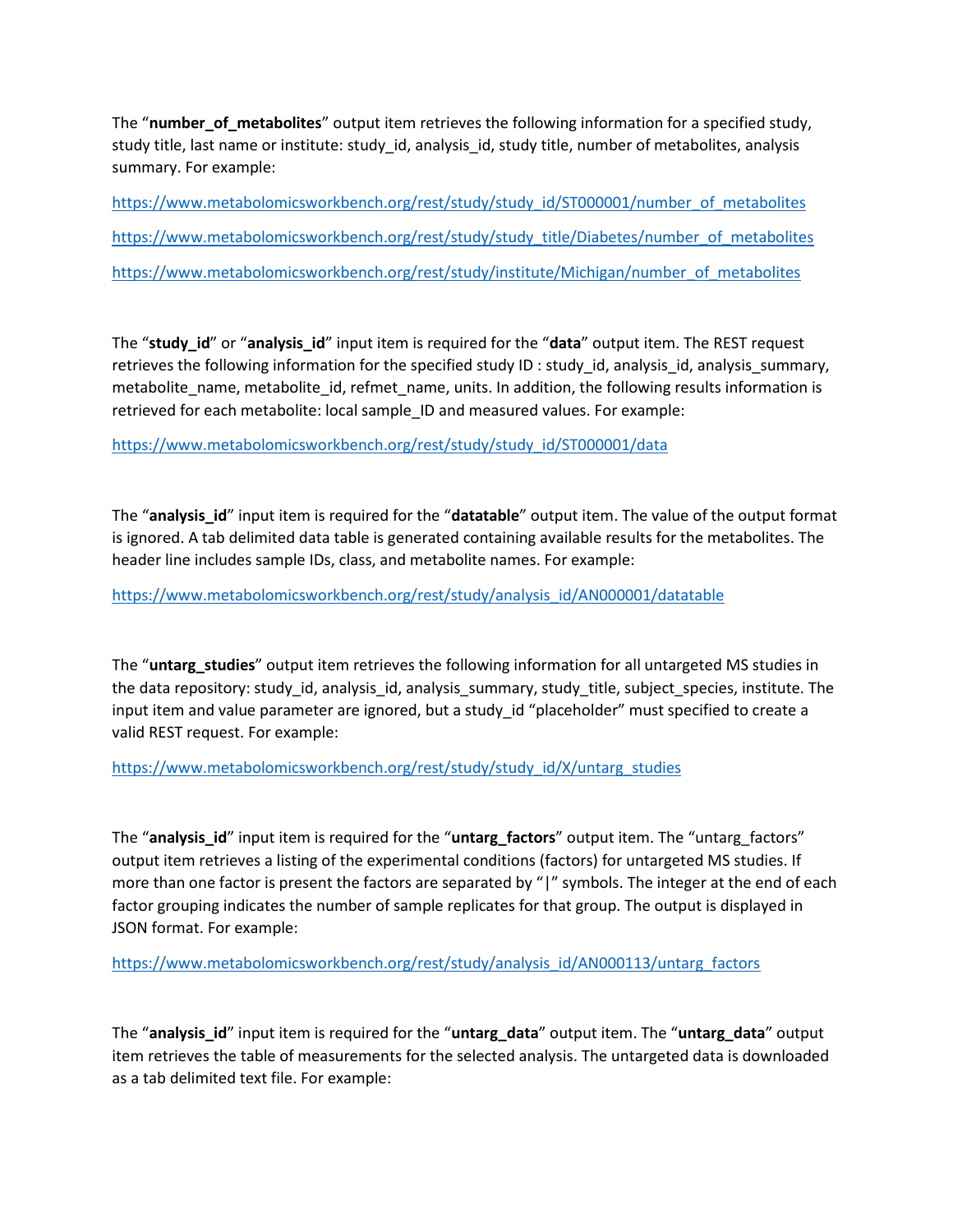[https://www.metabolomicsworkbench.org/rest/study/analysis\\_id/AN000113/untarg\\_data](https://www.metabolomicsworkbench.org/rest/study/analysis_id/AN000113/untarg_data)

The "**metabolite id**" input item retrieves the following information for a Metabolomics Workbench metabolite ID in a study: metabolite id, metabolite name, refmet name, pubchem id, other id, other\_id\_type, kegg\_id, ri, ri\_type, moverz\_quant. The output item is ignored, but an output item "placeholder" must be specified to create a valid REST request. For example:

[https://www.metabolomicsworkbench.org/rest/study/metabolite\\_id/ME000096/summary](https://www.metabolomicsworkbench.org/rest/study/metabolite_id/ME000096/summary)

## **Description of input and output items**

A brief description of input and output items in "**study**" context, along with representative examples, is provided in the following table:

**Input item:** study\_id **Input value:** Metabolomics Workbench (MW) study ID **Input value type:** ST<6-digit integer> **Input example:** ST000001 **Output item:** summary | factors | analysis | metabolites | mwtab | source | species | disease | number\_of\_metabolites | data **Output format:** json | txt **Input item:** study\_title **Input value:** Title of a study **Input value type:** string **Input example:** Diabetes **Output item:** summary | factors | analysis | number of metabolites | source | species | disease **Output format:** json | txt **Input item:** institute **Input value:** Name of an institute for a study **Input value type:** string **Input example:** Michigan **Output item:** summary | factors | analysis | number\_of\_metabolites | source | species | disease **Output format:** json | txt **Input item:** last\_name **Input value:** Last name of an investigator for a study **Input value type:** string **Input example:** Kind **Output item:** summary | factors | analysis | number\_of\_metabolites | source |species | disease **Output format:** json | txt **Input item:** analysis\_id

**Input value:** Metabolomics Workbench analysis ID for a study **Input value type:** AN<6-digit integer> **Input example:** AN000001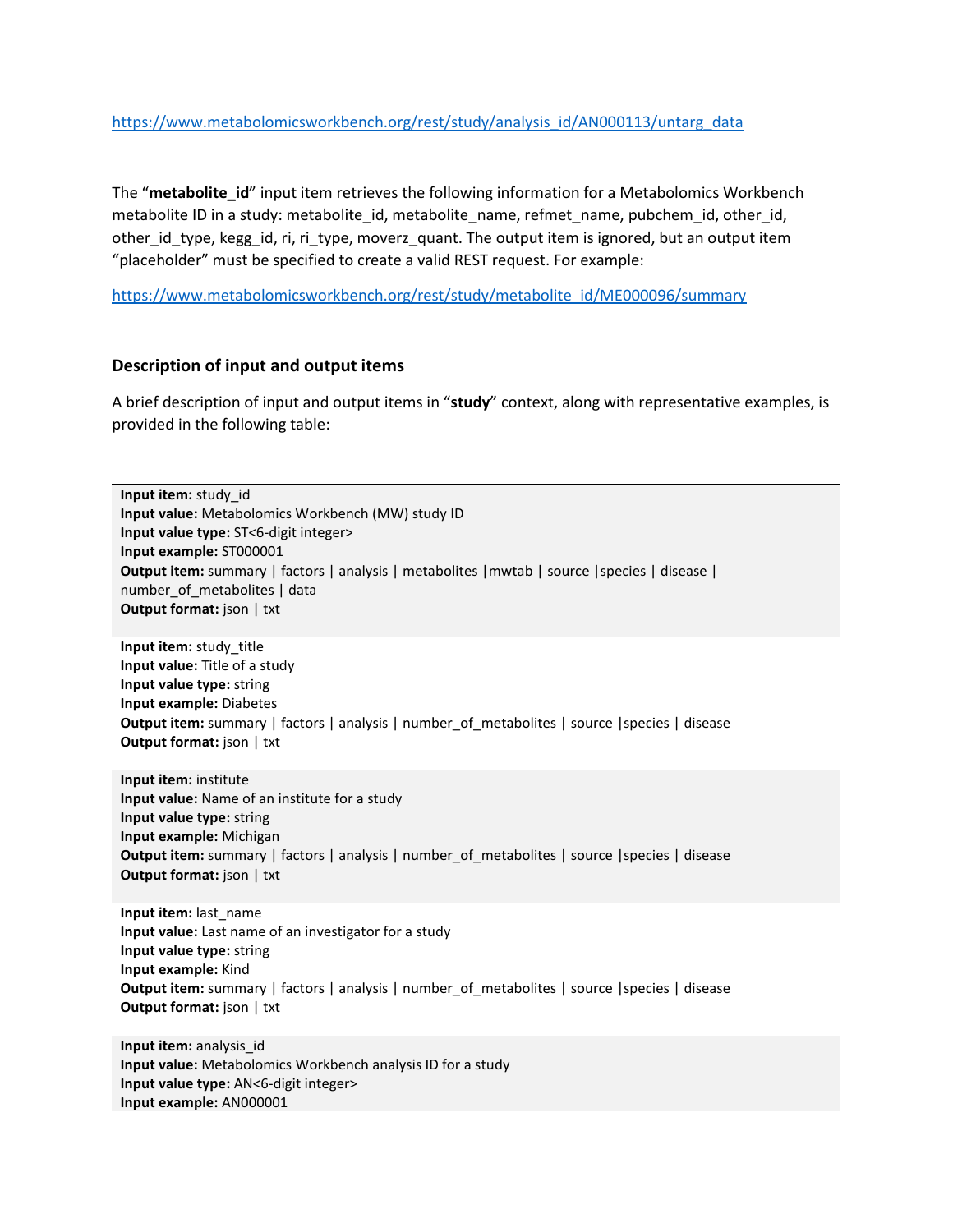**Output item:** mwtab | metabolites | datatable | untarg factors | untarg\_data **Output format:** txt file for datatable and untarg\_data; json for untargeted\_factors; json | txt for others

**Input item:** metabolite\_id **Input value:** Metabolomics Workbench metabolite ID for a study **Input value type:** ME<6-digit integer> **Input example:** ME000096 **Output item:** summary (ignored but needed as a placeholder) **Output format:** json | txt

#### **Examples**

A representative set of RSET URLs examples for "study" context along with the description of the request are shown below:

**Request:** Fetch summary information for a study

**URL:** [https://www.metabolomicsworkbench.org/rest/study/study\\_id/ST000001/summary](https://www.metabolomicsworkbench.org/rest/study/study_id/ST000001/summary)

**Request:** Fetch samples and experimental variables (factors) for a study

**URL:** [https://www.metabolomicsworkbench.org/rest/study/study\\_id/ST000001/factors](https://www.metabolomicsworkbench.org/rest/study/study_id/ST000001/factors)

**Request:** Fetch information for a metabolite id in a study

**URL:** [https://www.metabolomicsworkbench.org/rest/study/metabolite\\_id/ME000096/summary](https://www.metabolomicsworkbench.org/rest/study/metabolite_id/ME000096/summary)

**Request:** Fetch summary information for all studies

**URL:** [https://www.metabolomicsworkbench.org/rest/study/study\\_id/ST/summary](https://www.metabolomicsworkbench.org/rest/study/study_id/ST/summary)

**Request:** Fetch analysis information for a study

**URL:** [https://www.metabolomicsworkbench.org/rest/study/study\\_id/ST000001/analysis](https://www.metabolomicsworkbench.org/rest/study/study_id/ST000001/analysis)

**Request:** Fetch metabolites and annotations detected in a study (one study at a time) **URL:** [https://www.metabolomicsworkbench.org/rest/study/study\\_id/ST000009/metabolites](https://www.metabolomicsworkbench.org/rest/study/study_id/ST000009/metabolites)

**Request:** Fetch metabolites measurements for a study (one study at a time) **URL:** [https://www.metabolomicsworkbench.org/rest/study/study\\_id/ST000001/data](https://www.metabolomicsworkbench.org/rest/study/study_id/ST000001/data)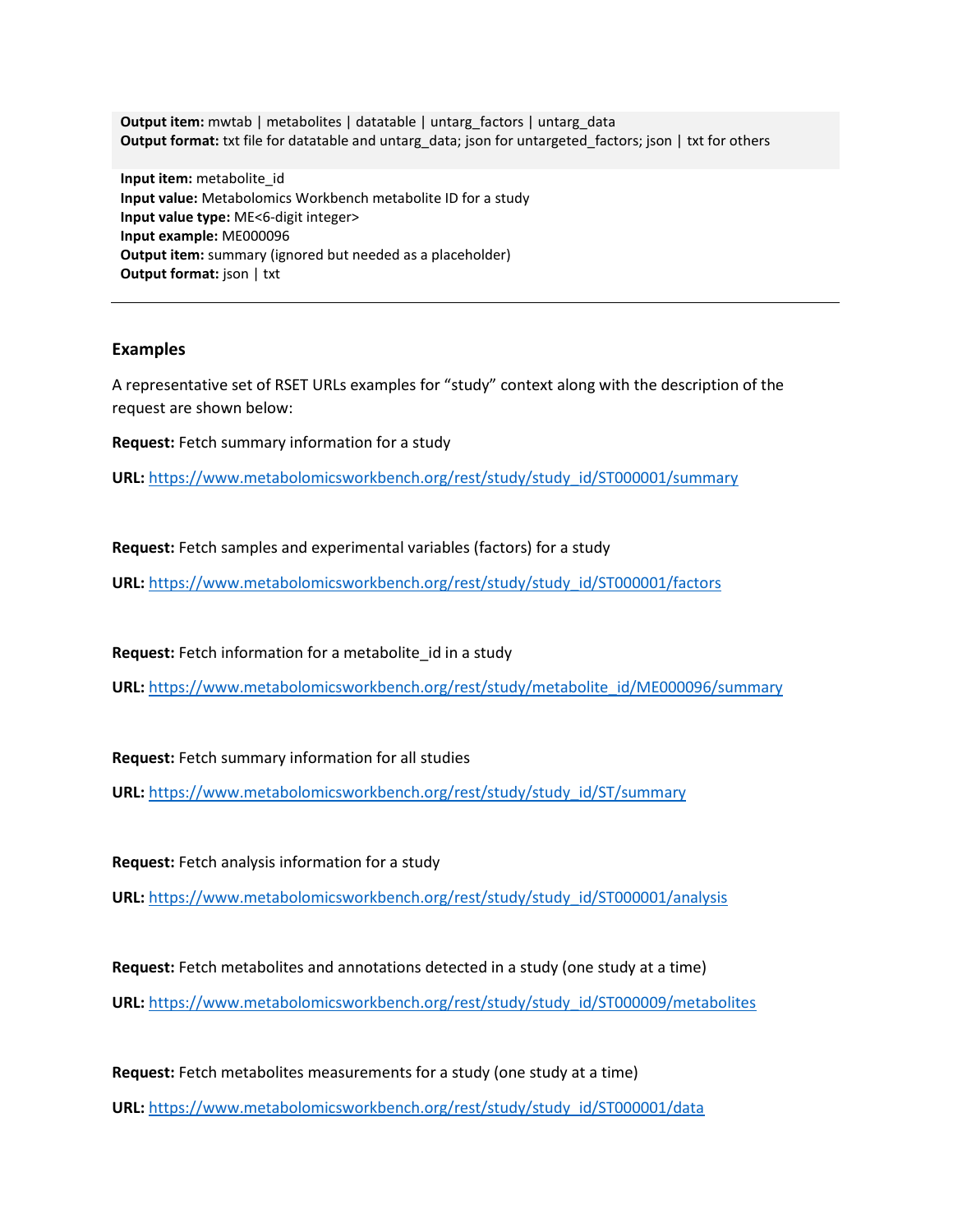**Request:** Fetch mwTab output for a study (one study at a time)

**URL:** [https://www.metabolomicsworkbench.org/rest/study/study\\_id/ST000001/mwtab](https://www.metabolomicsworkbench.org/rest/study/study_id/ST000001/mwtab)

**Request:** Fetch species information as text for all studies

**URL:** [https://www.metabolomicsworkbench.org/rest/study/study\\_id/ST/species/txt](https://www.metabolomicsworkbench.org/rest/study/study_id/ST/species/txt)

**Request:** Fetch sample source information as text for all studies

**URL:** [https://www.metabolomicsworkbench.org/rest/study/study\\_id/ST/source/txt](https://www.metabolomicsworkbench.org/rest/study/study_id/ST/source/txt)

**Request:** Fetch disease association (where applicable) for all studies

**URL:** [https://www.metabolomicsworkbench.org/rest/study/study\\_id/ST/disease](https://www.metabolomicsworkbench.org/rest/study/study_id/ST/disease)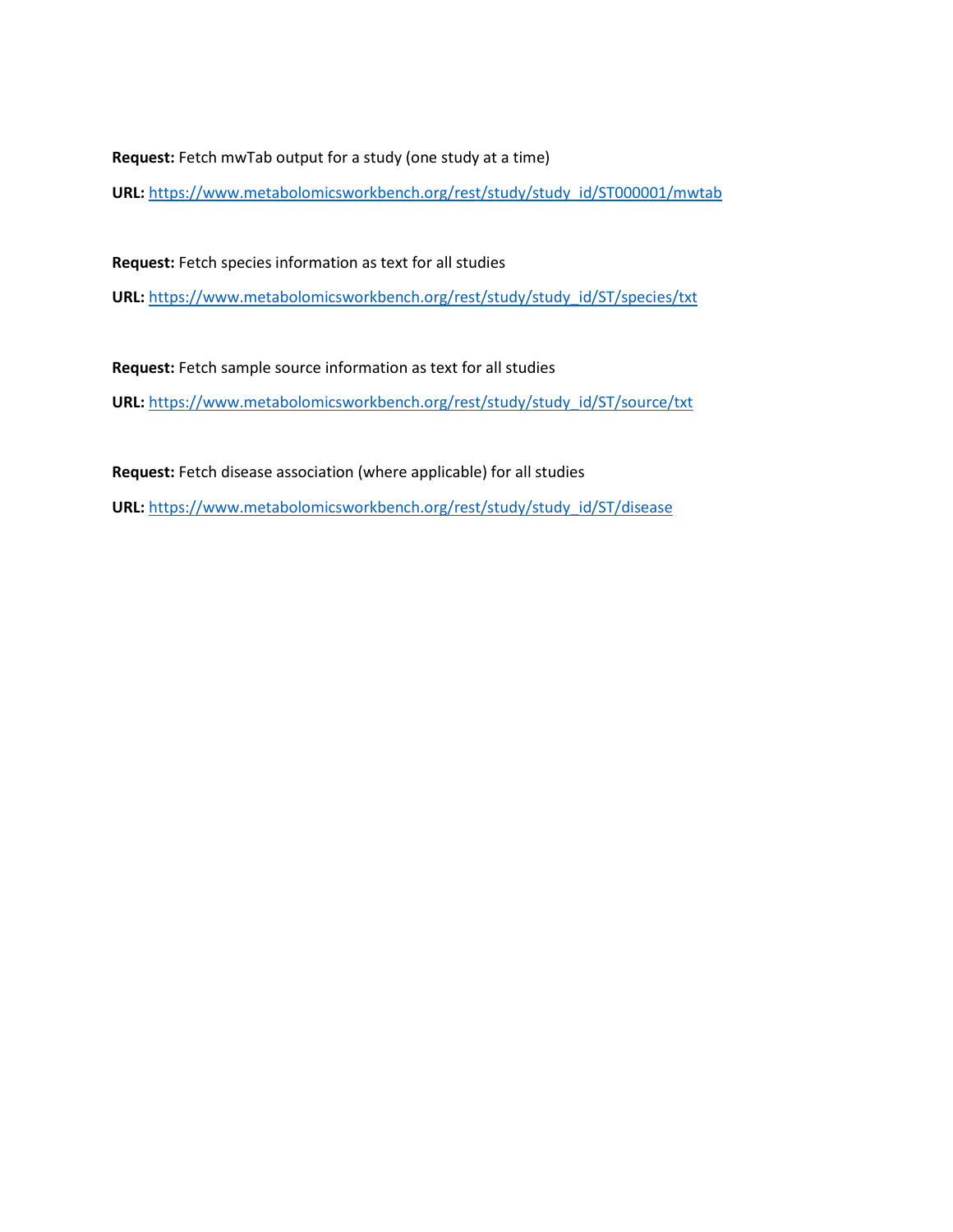|                    | study context: Table of input name, output name and output field permutations |                       |                                                                                                                                                                                                       |  |
|--------------------|-------------------------------------------------------------------------------|-----------------------|-------------------------------------------------------------------------------------------------------------------------------------------------------------------------------------------------------|--|
| Match              | Input_name                                                                    | Output_name           | <b>Output fields</b>                                                                                                                                                                                  |  |
| exact<br>match     | metabolite id                                                                 | all (ignored)         | metabolite_id,metabolite_name,refmet_name,<br>pubchem_id,other_id,other_id_type,kegg_id,<br>ri, ri_type, moverz_quant                                                                                 |  |
| substring<br>match | study_id study_title <br>institute   last_name                                | number_of_metabolites | study_id,analysis_id,num_metabolites,<br>analysis_display, study_title                                                                                                                                |  |
| substring<br>match | study_id study_title <br>institute   last_name                                | summary               | study_id,study_title,study_type,institute,<br>department, last_name, first_name, email, phone,<br>submit_date,study_summary,subject_species                                                           |  |
| substring<br>match | study_id study_title <br>institute   last_name                                | factors               | study_id,local_sample_id, subject_type,factors                                                                                                                                                        |  |
| substring<br>match | study_id study_title <br>institute   last name                                | analysis              | study_id,analysis_id,analysis_summary,analysis_type,<br>ms_instrument_name,ms_instrument_type,ms_type,<br>ion_mode,nmr_instrument_type,nmr_experiment_type,<br>nmr_spectrometer_frequency,nmr_solvent |  |
| exact<br>match     | study id analysis id                                                          | metabolites           | study id, analysis id,<br>analysis_summary,metabolite_name,refmet_name<br>,pubchem_id,other_id,other_id_type                                                                                          |  |
| exact<br>match     | study_id   analysis_id                                                        | data                  | study_id,analysis_id,analysis_summary,<br>metabolite_name,metabolite_id,refmet_name,<br>units, local_sample_id, measured_value                                                                        |  |
| exact<br>match     | study_id analysis_id                                                          | mwtab                 | mwtab                                                                                                                                                                                                 |  |
| substring<br>match | study_id study_title <br>institute   last name                                | species               | study_id,subject_species,species_common                                                                                                                                                               |  |
| substring<br>match | study_id study_title <br>institute   last_name                                | source                | study_id,source                                                                                                                                                                                       |  |
| substring<br>match | study_id study_title <br>institute   last_name                                | disease               | study id, disease                                                                                                                                                                                     |  |
| <b>NONE</b>        | study_id (ignored)                                                            | untarg_studies        | study_id, analysis_id, analysis_display, study_title,<br>subject_species, institute                                                                                                                   |  |
| exact<br>match     | analysis_id                                                                   | untarg_factors        | factors                                                                                                                                                                                               |  |
| exact<br>match     | analysis_id                                                                   | untarg_data           | data table                                                                                                                                                                                            |  |
| exact<br>match     | analysis_id                                                                   | datatable             | Tab-delimited table of metabolite measurements                                                                                                                                                        |  |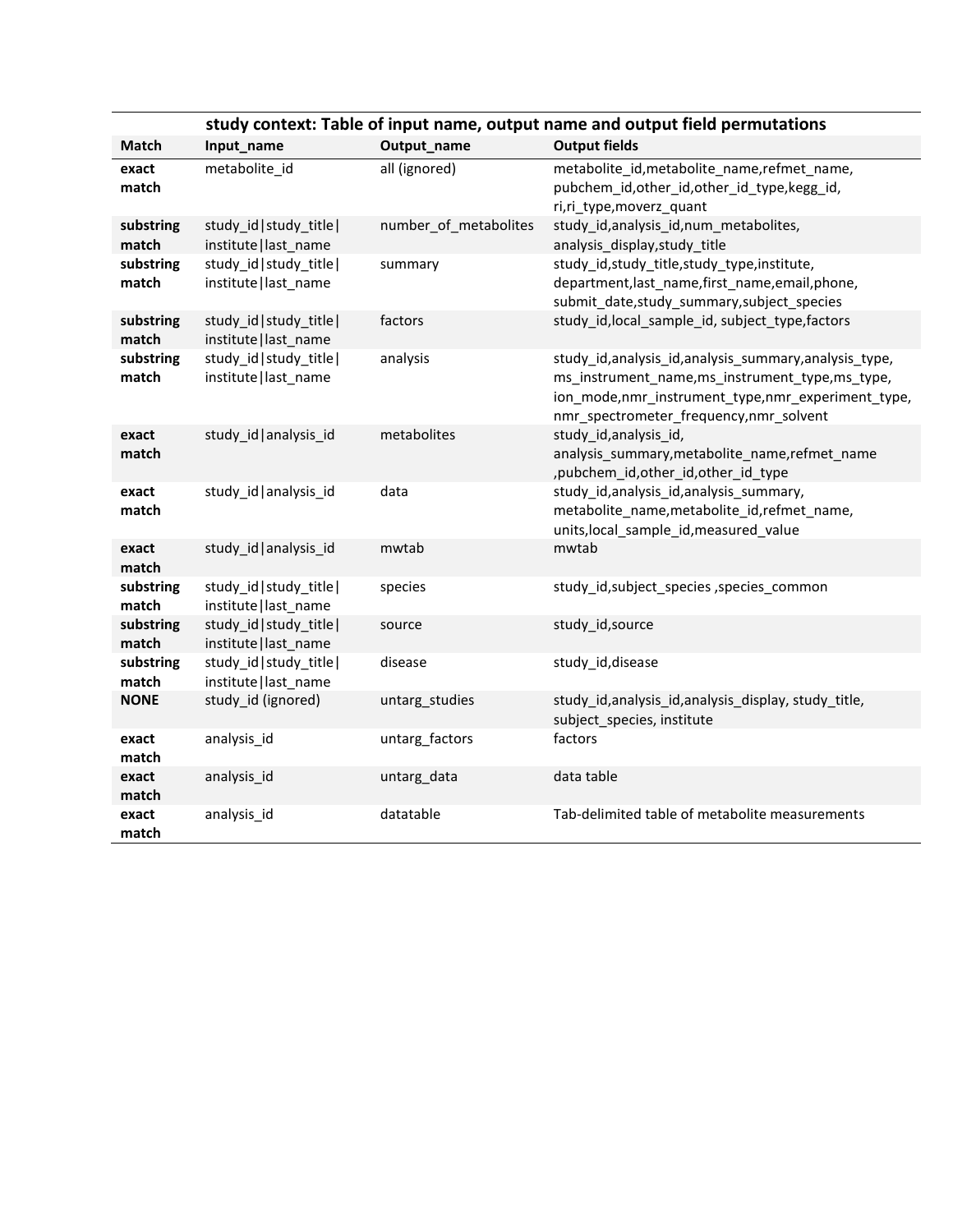## **The "compound" context**

The "**compound**" context provides services for the Metabolomics Workbench Metabolite Database which contains structures and annotations of biologically relevant metabolites. The database contains over 64,000 entries, collected from public repositories such as LIPID MAPS, ChEBI, HMDB, BMRB, PubChem, and KEGG, as well as from literature sources. This context provides access to many structural features including molfile, SMILES, InChIKey, exact mass, formula common and systematic names, chemical classification and cross-references to other databases.

## **<context> = compound**

**<input item> = regno | formula | inchi\_key | lm\_id | pubchem\_cid | hmdb\_id | kegg\_id | chebi\_id | metacyc\_id | abbrev**

**<input value> = <input item value>**

**<output item> = all | regno | formula | exactmass | inchi\_key | name | sys\_name | smiles | lm\_id | pubchem\_cid | hmdb\_id | kegg\_id | chebi\_id | metacyc\_id | classification | molfile | png | regno,formula,exactmass,...**

## **<output format> = txt | json [Default: json]**

Only one input item and input value may be specified in the REST URL.

The "**regno**" input item refers to the Metabolomics Workbench Metabolite database internal identifier. It specifies a unique metabolite structure. For example:

## <https://www.metabolomicsworkbench.org/rest/compound/regno/34361/name>

Multiple items from the following list may be specified as output by placing commas between the items: regno, formula, exactmass, inchi key, name, sys name, lm id, pubchem cid, hmdb id, kegg id, chebi\_id, metacyc\_id, smiles. For example an output item **name,formula,exactmass** will display those 3 fields in the REST output. For example:

## <https://www.metabolomicsworkbench.org/rest/compound/regno/34361/name,formula,exactmass>

The "**all**" output item is automatically expanded to include the following items: regno, formula, exactmass, inchi\_key, name, sys\_name, lm\_id, pubchem\_cid, hmdb\_id, kegg\_id, chebi\_id, metacyc\_id, smiles. These output items should not be individually specified with the "all" output item. For example:

## <https://www.metabolomicsworkbench.org/rest/compound/regno/34361/all>

The "**classification**" output item is automatically expanded to include the following items: regno, name, sys\_name, cf\_superclass, cf\_class, cf\_subclass, cf\_direct\_parent, cf\_alternative\_parents, lm\_category, lm\_main\_class, lm\_sub\_class, lm\_class\_level4. These output items should not be individually specified with the "classification" output item. The "cf" and "Im" correspond to ClassyFire and LIPID MAPS classification systems respectively. For example:

[https://www.metabolomicsworkbench.org/rest/compound/pubchem\\_cid/5997/classification](https://www.metabolomicsworkbench.org/rest/compound/pubchem_cid/5997/classification)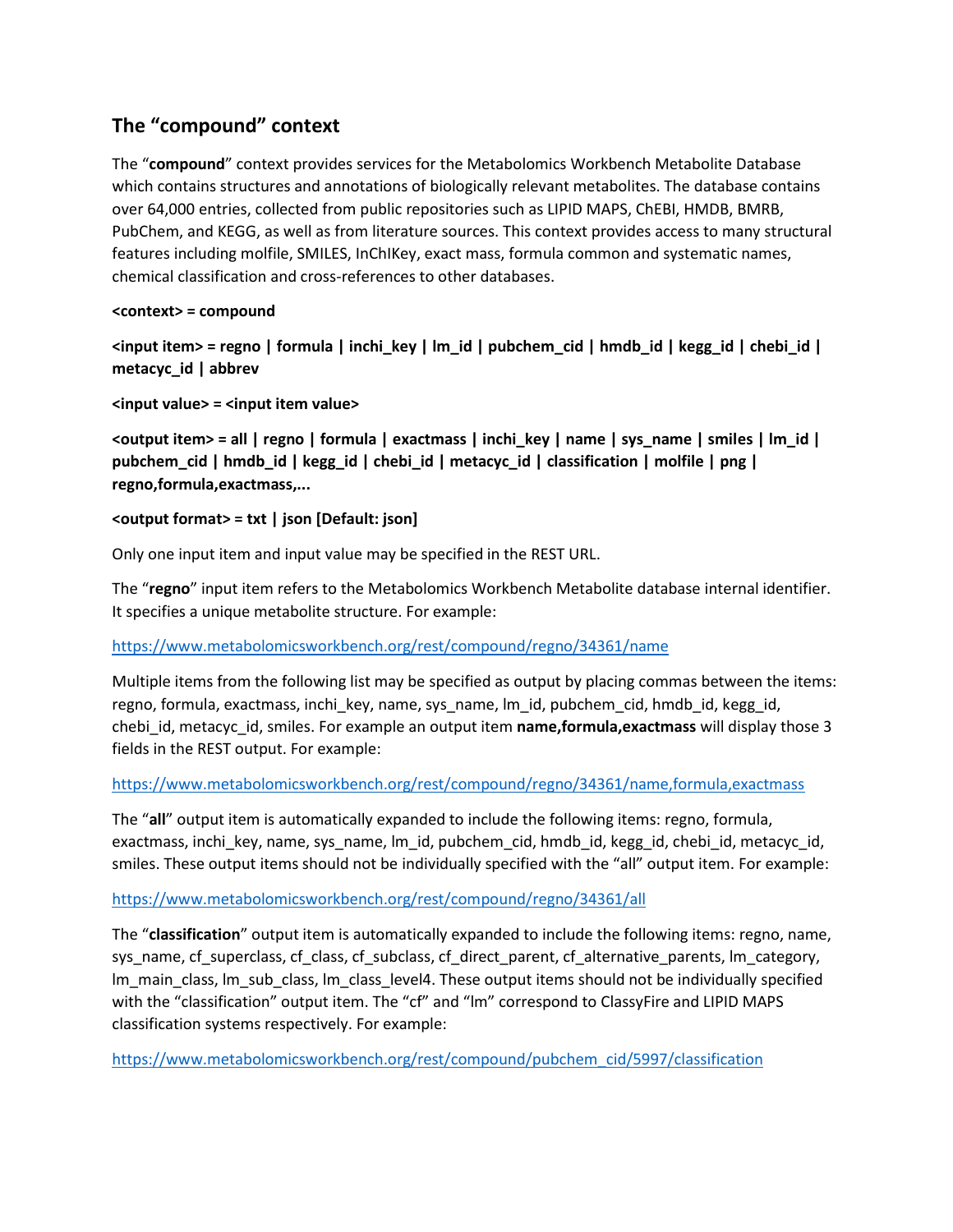The "**regno**" input item is required for the "**png**" output item. No other comma delimited output items are allowed alongside "**png**". The PNG image is displayed in the browser. For example:

<https://www.metabolomicsworkbench.org/rest/compound/regno/34361/png>

The "**regno**" input item is required for the "**molfile**" output item. No other comma delimited output items are allowed with alongside "**molfile**". The user is given the option to download the molfile as a text file. For example:

<https://www.metabolomicsworkbench.org/rest/compound/regno/34361/molfile>

The "**abbrev**" input item specifies a "bulk" lipid abbreviation such as Cer(d32:1) or PC(38:4) The "**classification**" output item must be specified and will display the following fields: lm\_category, lm\_main\_class, lm\_sub\_class. Any other output item is not allowed. For example:

[https://www.metabolomicsworkbench.org/rest/compound/abbrev/PC\(34:1\)/classification](https://www.metabolomicsworkbench.org/rest/compound/abbrev/PC(34:1)/classification)

#### **Description of input and output items**

A brief description of input and output items in "**compound**" context, along with representative examples, is provided in the following table:

**Input item:** regno **Input value:** Metabolomics Workbench Metabolite database ID **Input value type:** integer **Input example:** 11 **Output item:** all | any, some or all of: regno, formula, exactmass, inchi\_key, name, sys\_name, smiles, lm\_id, pubchem\_cid, hmdb\_id, kegg\_id, chebi\_id, metacyc\_id, classification **Output format:** json | txt **Input item:** formula

**Input value:** Molecular Formula **Input value type:** string **Input example:** C20H34O11 **Output item:** all | any, some or all of: regno, formula, exactmass, inchi key, name, sys name, smiles, lm id, pubchem\_cid, hmdb\_id, kegg\_id, chebi\_id, metacyc\_id, classification **Output format:** json | txt

**Input item:** inchi\_key **Input value:** valid InChIKey **Input value type:** 27-character string **Input example:** JTWQQJDENGGSBJ-UHFFFAOYSA-N Output item: all | any, some or all of: regno, formula, exactmass, inchi\_key, name, sys\_name, smiles, lm\_id, pubchem\_cid, hmdb\_id, kegg\_id, chebi\_id, metacyc\_id, classification **Output format:** json | txt

**Input item:** lm\_id **Input value:** LIPID MAPS ID **Input value type:** LM<2-character LIPID MAPS category><8-10 character string> **Input example:** LMFA03010001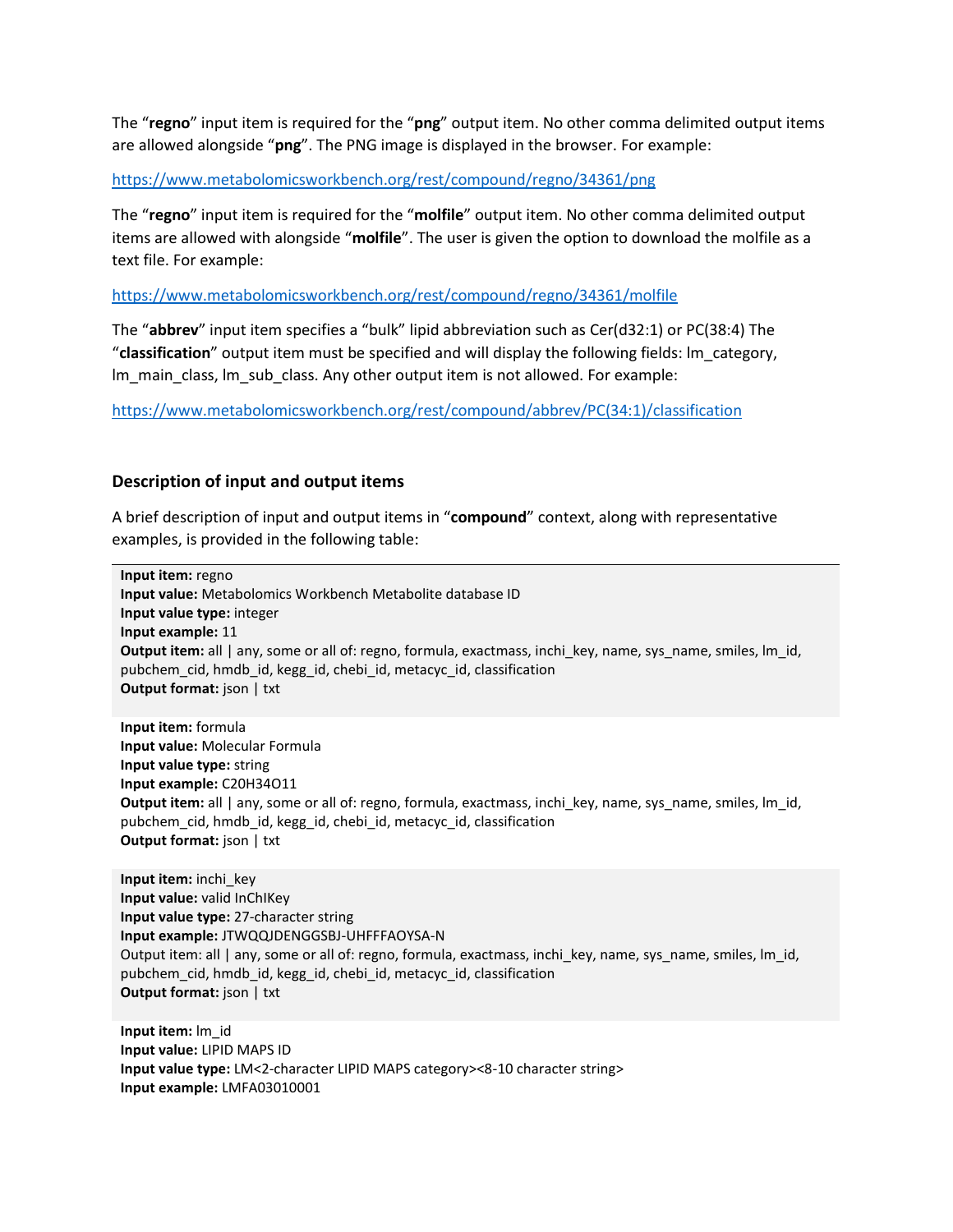**Output item:** all | any, some or all of: regno, formula, exactmass, inchi key, name, sys name, smiles, lm id, pubchem\_cid, hmdb\_id, kegg\_id, chebi\_id, metacyc\_id, classification **Output format:** json | txt

**Input item:** pubchem\_cid **Input value:** PubChem Compound ID **Input value type:** integer **Input example:** 52921723 **Output item:** all | any, some or all of: regno, formula, exactmass, inchi\_key, name, sys\_name, smiles, lm\_id, pubchem\_cid, hmdb\_id, kegg\_id, chebi\_id, metacyc\_id, classification **Output format:** json | txt

**Input item:** hmdb\_id **Input value:** Human Metabolome Database ID **Input value type:** HMDB<integer> **Input example:** HMDB0002886 **Output item:** all | any, some or all of: regno, formula, exactmass, inchi\_key, name, sys\_name, smiles, lm\_id, pubchem\_cid, hmdb\_id, kegg\_id, chebi\_id, metacyc\_id, classification **Output format:** json | txt

**Input item:** kegg\_id Input value: KEGG compound ID **Input value type:** CO<integer> **Input example:** C05961 **Output item:** all | any, some or all of: regno, formula, exactmass, inchi key, name, sys name, smiles, lm id, pubchem\_cid, hmdb\_id, kegg\_id, chebi\_id, metacyc\_id, classification **Output format:** json | txt

**Input item:** chebi\_id **Input value:** ChEBI compound id **Input value type:** integer Input example: 30805 **Output item:** all | any, some or all of: regno, formula, exactmass, inchi key, name, sys name, smiles, lm id, pubchem\_cid, hmdb\_id, kegg\_id, chebi\_id, metacyc\_id, classification **Output format:** json | txt

**Input item:** metacyc\_id **Input value:** METACYC compound ID **Input value type:** string **Input example:** CPD-7836 **Output item:** all | any, some or all of: regno, formula, exactmass, inchi\_key, name, sys\_name, smiles, lm\_id, pubchem\_cid, hmdb\_id, kegg\_id, chebi\_id, metacyc\_id, classification **Output format:** json | txt

**Input item:** abbrev **Input value:** Lipid bulk abbreviation **Input value type:** string **Input example:** LPC(18:0) **Output item:** classification **Output format:** json | txt

**Input item:** regno **Input value:** Metabolomics Workbench Metabolite database ID (integer)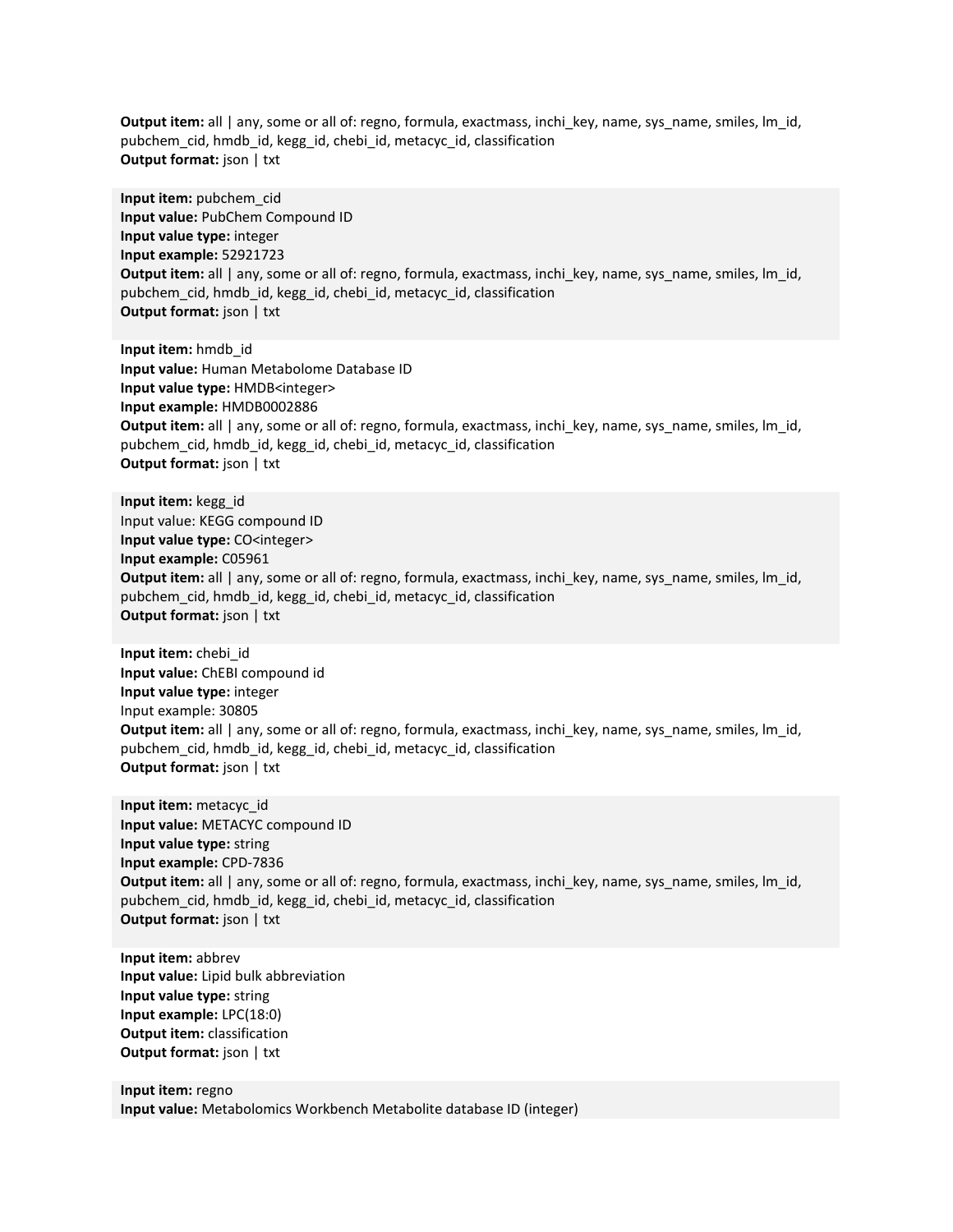**Input value type:** integer **Input example:** 11 **Output item:** png **Output format:** png image (By default; No specification allowed.)

**Input item:** regno **Input value:** Metabolomics Workbench Metabolite database ID (integer) **Input value type:** integer **Input example:** 11 **Output item:** molfile **Output format:** downloadable text file (By default; No specification allowed.)

#### **Examples**

A representative set of REST URLs examples for the "**compound**" context along with the description of the request are shown below:

**Request:** Fetch compound common name from regno

**URL:** <https://www.metabolomicsworkbench.org/rest/compound/regno/11/name>

**Request:** Fetch all compound fields from regno

**URL:** <https://www.metabolomicsworkbench.org/rest/compound/regno/11/all>

**Request:** Fetch all compound fields as text from regno

**URL:** <https://www.metabolomicsworkbench.org/rest/compound/regno/11/all/txt>

**Request:** Fetch compound smiles from PubChem CID

**URL:** [https://www.metabolomicsworkbench.org/rest/compound/pubchem\\_cid/52921723/smiles](https://www.metabolomicsworkbench.org/rest/compound/pubchem_cid/52921723/smiles)

**Request:** Fetch compound common name and systematic name from inchi key

**URL:** [https://www.metabolomicsworkbench.org/rest/compound/inchi\\_key/JTWQQJDENGGSBJ-](https://www.metabolomicsworkbench.org/rest/compound/inchi_key/JTWQQJDENGGSBJ-UHFFFAOYSA-N/name,sys_name)[UHFFFAOYSA-N/name,sys\\_name](https://www.metabolomicsworkbench.org/rest/compound/inchi_key/JTWQQJDENGGSBJ-UHFFFAOYSA-N/name,sys_name)

**Request:** Fetch all compound fields with a given molecular formula (multiple records) **URL:** <https://www.metabolomicsworkbench.org/rest/compound/formula/C20H34O/all>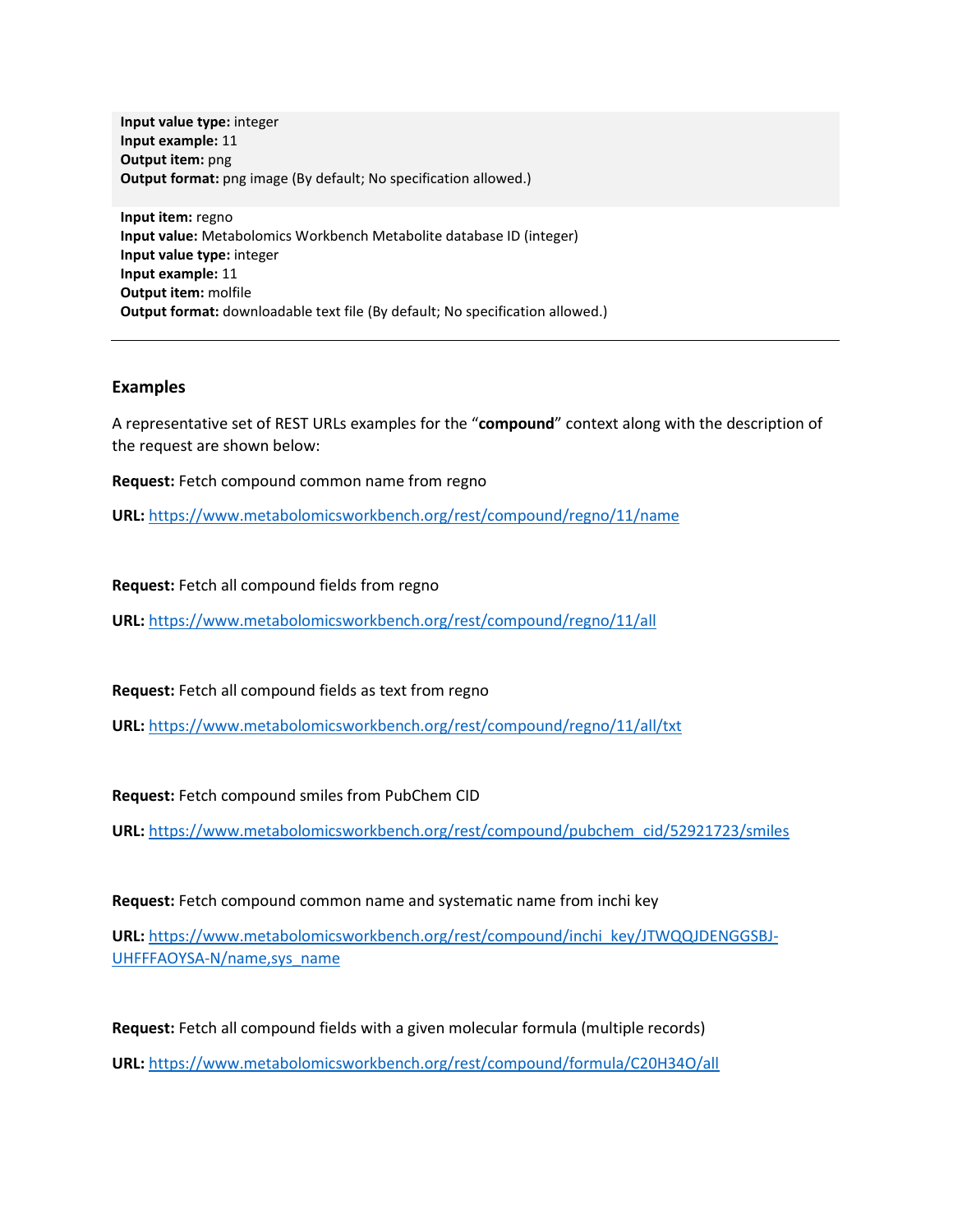**Request:** Fetch compound classification hierarchy for a PubChem CID

**URL:** [https://www.metabolomicsworkbench.org/rest/compound/pubchem\\_cid/5281365/classification](https://www.metabolomicsworkbench.org/rest/compound/pubchem_cid/5281365/classification)

#### **Request:** Download compound molfile for a regno

**URL:** <https://www.metabolomicsworkbench.org/rest/compound/regno/28606/molfile>

#### **Request:** Fetch png image of structure for a regno

**URL:** <https://www.metabolomicsworkbench.org/rest/compound/regno/11/png>

|                | compound context: Table of input name, output name and output field permutations                                       |                                                                                                                                                         |                                                                                                                                                                             |  |
|----------------|------------------------------------------------------------------------------------------------------------------------|---------------------------------------------------------------------------------------------------------------------------------------------------------|-----------------------------------------------------------------------------------------------------------------------------------------------------------------------------|--|
| Match          | Input_name                                                                                                             | Output_name                                                                                                                                             | <b>Output fields</b>                                                                                                                                                        |  |
| exact<br>match | regno formula inchi key <br>Im id   pubchem cid  <br>hmdb_id kegg_id <br>chebi id   metacyc id  <br>smiles abbrev      | all                                                                                                                                                     | regno, formula, exactmass, inchi_key,<br>name,sys_name,smiles,lm_id,<br>pubchem_cid,hmdb_id,kegg_id,<br>chebi id, metacyc id                                                |  |
| exact<br>match | regno   formula   inchi key  <br>Im id   pubchem cid  <br>hmdb id kegg id<br>chebi id   metacyc id  <br>smiles abbrev  | *Any, some or all of:<br>regno, formula, exactmass, inchi_key,<br>name,sys_name,smiles,lm_id,<br>pubchem cid, hmdb id, kegg id,<br>chebi id, metacyc id | Any, some or all of:<br>regno, formula, exactmass, inchi_key,<br>name, sys name, smiles, Im id,<br>pubchem cid, hmdb id, kegg id,<br>chebi id, metacyc id                   |  |
| exact<br>match | regno   formula   inchi_key  <br>Im id   pubchem cid  <br>hmdb_id kegg_id <br>chebi id   metacyc id  <br>smiles abbrev | classification                                                                                                                                          | regno, name, sys name,<br>cf_superclass, cf_class, cf_subclass,<br>cf_direct_parent,cf_alternative_parents,<br>Im_category, Im_main_class,<br>lm_sub_class, Im_class_level4 |  |
| exact<br>match | regno                                                                                                                  | molfile                                                                                                                                                 | Downloadable molfile (text)                                                                                                                                                 |  |
| exact<br>match | regno                                                                                                                  | png                                                                                                                                                     | PNG image of compound                                                                                                                                                       |  |

\*multiple output names must be separated by commas, e.g. name,formula,exactmass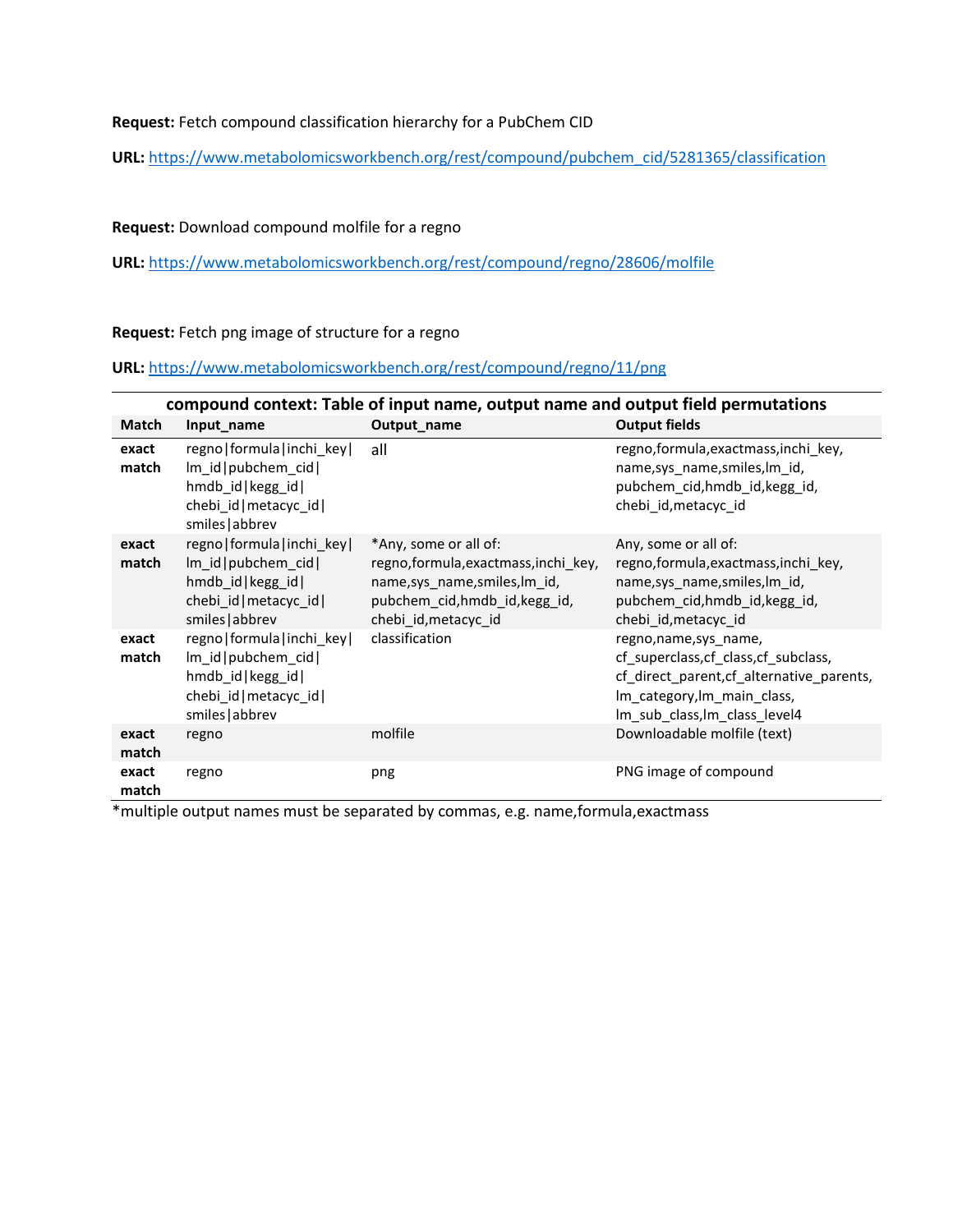## **The "refmet" context**

The "refmet" context refers to a standardized reference nomenclature for both discrete metabolite structures and metabolite species identified by spectroscopic techniques in metabolomics experiments. This is an essential prerequisite for the ability to compare and contrast metabolite data across different experiments and studies. The use of identifiers such as PubChem compound IDs and InChiKeys offers only a partial solution because these identifiers will vary depending on parameters such as the salt form and degree of stereochemical detail. In addition, many metabolite species, especially lipids, are not reported by MS methods as discrete structures but rather as isobaric mixtures (such as PC(34:1) and TG(54:2)). To this end, a list of over 160,000 names from a set of over 800 MS and NMR studies on the Metabolomics Workbench has been used as a starting point to generate a highly curated analytical chemistry-centric list of common names for metabolite structures and isobaric species. Additionally, the vast majority of these names have been linked to a metabolite classification system using a combination of LIPID MAPS and ClassyFire classification methods. A name-conversion user interface is provided where users can submit a list of metabolite names and map them to the corresponding Refmet names. This is a work-in-progress with the caveat that many metabolite names generated by metabolomics experiments will not currently map to RefMet identifiers. Nevertheless, RefMet has the ability to greatly increase the data-sharing potential of metabolomics experiments and facilitate "meta-analysis" and systems biology objectives for the majority of commonly encountered metabolite species.

This context provides access to many structural features including InChIKey, exact mass, formula common and systematic names, chemical classification and cross-references to other database

#### **<context> = refmet**

**<input item> = all | match | name | inchi\_key | regno | pubchem\_cid | formula | main\_class | sub\_class**

#### **<input value> = <input item value>**

**<output item> = all | name | inchi\_key | regno | pubchem\_cid | exactmass | formula | synonyms | sys\_name | main\_class | sub\_class | name,inchi\_key,regno,...**

#### **<output format> = txt | json**

The "**all**" input item retrieves all available data in JSON format for all the entries in the RefMet. The rest of the input and output parameters are not required. For example:

#### <https://www.metabolomicsworkbench.org/rest/refmet/all>

The "**all**" output item is automatically expanded to include the following items: name, regno, pubchem\_cid, inchi\_key, exactmass, formula, sys\_name, main\_class, sub\_class, synonyms. These output items should not be specified with "**all**" output item. The input value and output items are ignored. For example: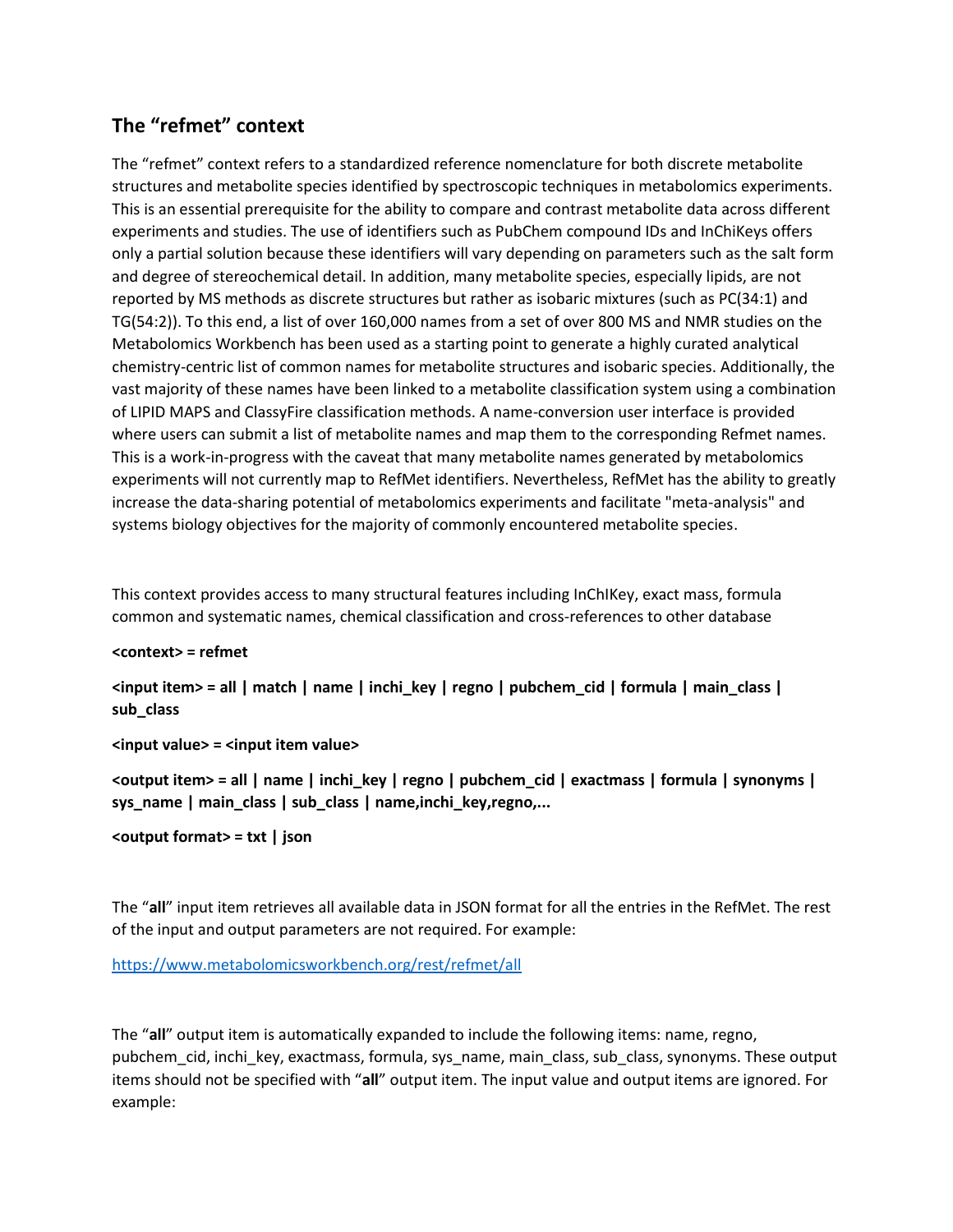#### <https://www.metabolomicsworkbench.org/rest/refmet/name/Cholesterol/all>

The "**match**" input item performs a search against a customized synonym table in the database. The submitted synonyms are matched in a 'fuzzy' manner by dropping the following types of characters from the specified input value: <space>\_+-/(){}[]\*";@. In addition, some common ion adduct suffixes (e.g. [M+H]+) are removed. The output item is ignored and the following output information is retrieved: refmet\_name, formula, exact mass, main class, sub class. For example:

<https://www.metabolomicsworkbench.org/rest/refmet/match/LysoPC16:0>

#### **Description of input and output items**

A brief description of input and output items in "**refmet**" context, along with representative examples, is provided in the following table:

**Input item:** all **Input value:** none **Input example:** none **Output item:** none; automatically retrieves all (name, regno, pubchem\_cid, inchi\_key, exactmass, formula, sys\_name, main\_class, sub\_class, synonyms) **Output format:** json **Input item:** match **Input value:** Character string for a synonym match **Input value type:** string **Input example:** Lyso PC (16:0) **Output item:** none; automatically retrieves refmet\_name, formula, exactmass, main\_class, sub\_class **Output format:** json **Input item:** name **Input value:** Compound name **Input value type:** string **Input example:** Cholesterol **Output item:** all | any, some or all of: name, regno, pubchem cid, inchi key, exactmass, formula, sys name, main\_class, sub\_class, synonyms **Output format:** json | txt **Input item:** inchi\_key **Input value:** valid InChIKey **Input value type:** 27-character string **Input example:** HVYWMOMLDIMFJA-DPAQBDIFSA-N **Output item:** all | any, some or all of: name, regno, pubchem cid, inchi key, exactmass, formula, sys name, main\_class, sub\_class, synonyms **Output format:** json | txt

**Input item:** regno **Input value:** Metabolomics Workbench Metabolite database ID (integer)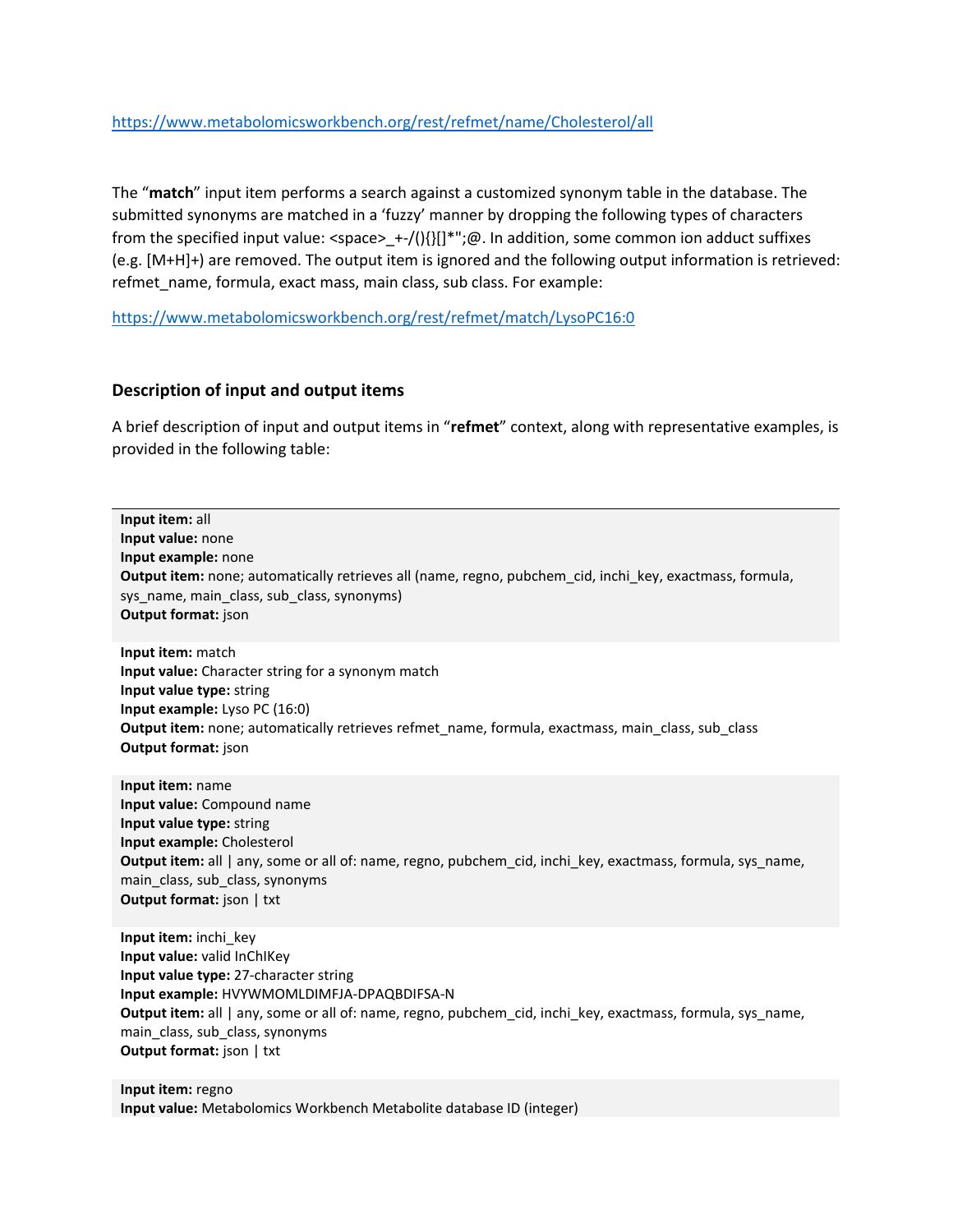**Input value type:** integer **Input example:** 11 **Output item:** all | any, some or all of: name, regno, pubchem cid, inchi key, exactmass, formula, sys name, main\_class, sub\_class, synonyms **Output format:** json | txt

**Input item:** pubchem\_cid **Input value:** PubChem Compound ID **Input value type:** integer **Input example:** 5997 **Output item:** all | any, some or all of: name, regno, pubchem\_cid, inchi\_key, exactmass, formula, sys\_name, main\_class, sub\_class, synonyms **Output format:** json | txt

**Input item:** formula **Input value:** Molecular Formula **Input value type:** string **Input example:** C27H46O **Output item:** all | any, some or all of: name, regno, pubchem\_cid, inchi\_key, exactmass, formula, sys\_name, main\_class, sub\_class, synonyms **Output format:** json | txt

**Input item:** main\_class **Input value:** Refmet main class **Input value type:** string **Input example:** Sterols **Output item:** all | any, some or all of: name, regno, pubchem\_cid, inchi\_key, exactmass, formula, sys\_name, main\_class, sub\_class, synonyms **Output format:** json | txt

**Input item:** sub\_class **Input value:** Refmet sub class **Input value type:** string **Input example:** Cholesterol and derivatives **Output item:** all | any, some or all of: name, regno, pubchem\_cid, inchi\_key, exactmass, formula, sys\_name, main\_class, sub\_class, synonyms **Output format:** json | txt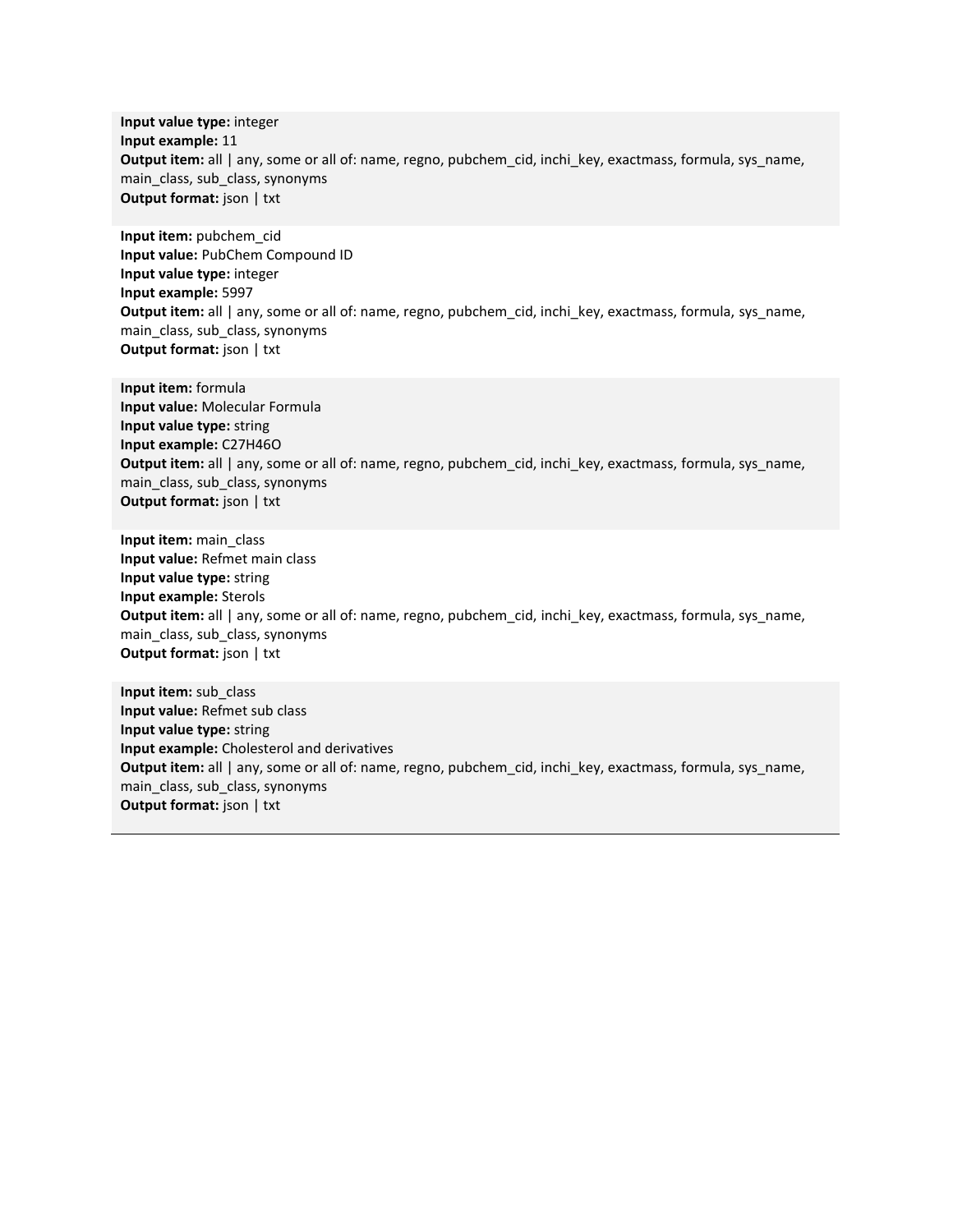#### **Examples**

A representative set of RSET URLs examples for "**refmet**" context along with the description of the request are shown below:

**Request:** Fetch all REFMET fields from name

**URL:** <https://www.metabolomicsworkbench.org/rest/refmet/name/Cholesterol/all>

**Request:** Fetch all REFMET fields from formula

**URL:** <https://www.metabolomicsworkbench.org/rest/refmet/formula/C12H24O2/all>

**Request:** Fetch all REFMET fields for all Sterols

**URL:** [https://www.metabolomicsworkbench.org/rest/refmet/main\\_class/Sterols/all](https://www.metabolomicsworkbench.org/rest/refmet/main_class/Sterols/all)

| refmet context: Table of input name, output name and output field permutations |                                                                             |                                                                                                                                               |                                                                                                                                              |
|--------------------------------------------------------------------------------|-----------------------------------------------------------------------------|-----------------------------------------------------------------------------------------------------------------------------------------------|----------------------------------------------------------------------------------------------------------------------------------------------|
| Match                                                                          | Input name                                                                  | Output name                                                                                                                                   | <b>Output fields</b>                                                                                                                         |
| exact<br>match                                                                 | name   regno   pubchem cid  <br>inchi_key  formula <br>main class sub class | all                                                                                                                                           | name, sys name, synonyms,<br>regno, pubchem_cid, inchi_key,<br>exactmass, formula,<br>main class, sub class                                  |
| exact<br>match                                                                 | $name regno pubchem$ cid<br>inchi key  formula <br>main class sub class     | *Any, some or all of:<br>name   sys name   synonyms  <br>regno   pubchem cid   inchi key  <br>exactmass   formula  <br>main class   sub class | Any, some or all of:<br>name   sys name   synonyms  <br>regno   pubchem cid   inchi key  <br>exactmass   formula  <br>main class   sub class |
| exact<br>match                                                                 | match                                                                       | <b>IGNORED</b>                                                                                                                                | name, formula, exactmass, main_class, sub_class                                                                                              |

\*multiple output names must be separated by commas, e.g. name,formula,exactmass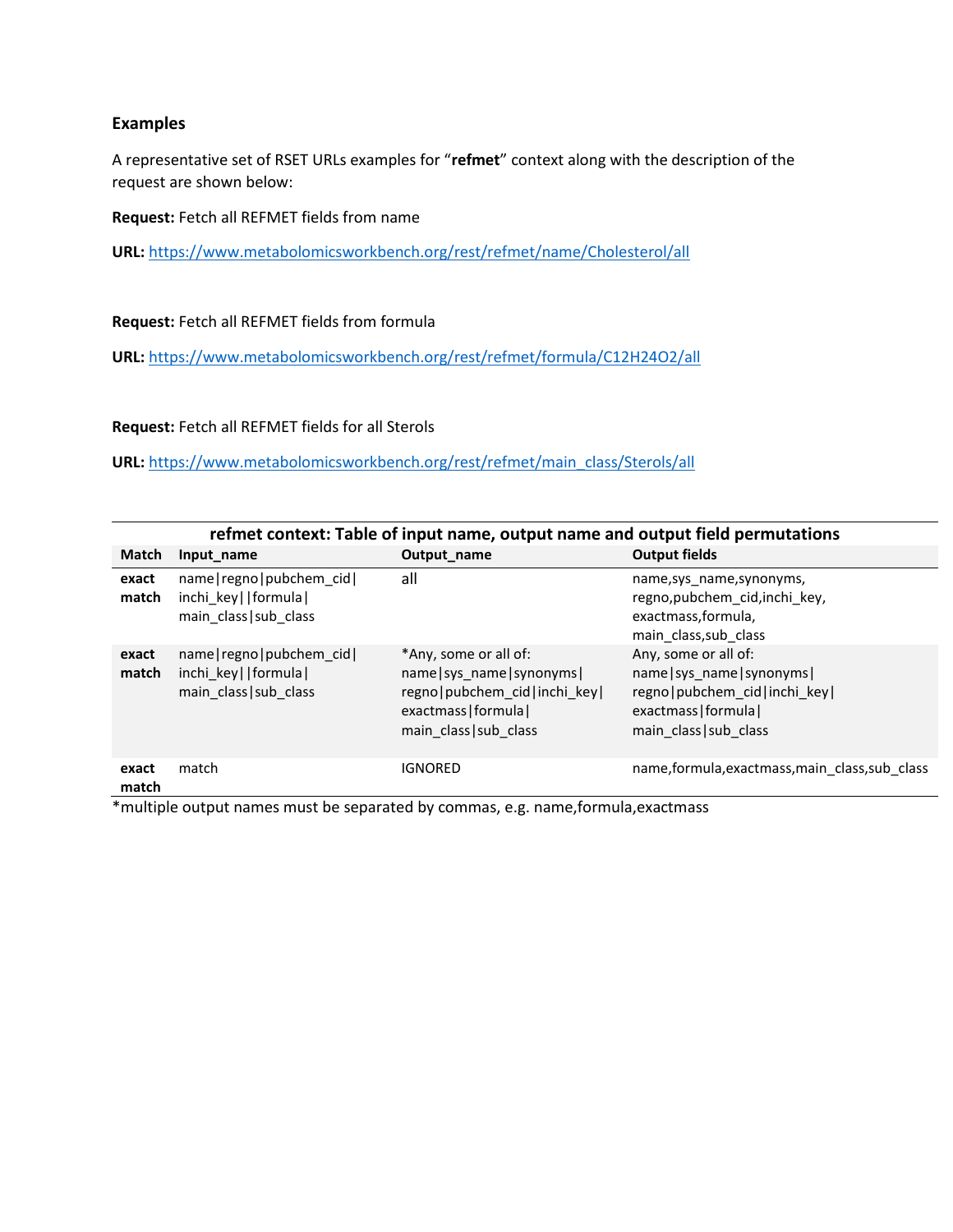## **The "gene" context**

The "**gene**" context refers to a Human Metabolome Gene/Protein Database (MGP) of metabolomerelated genes and proteins contains data for over 7300 genes and over 15,500 proteins. It provides access to gene related information such as MGP ID, gene ID and, symbols, gene names and synonyms, alternate gene names, taxonomy ID, species, etc.

#### **<context> = gene**

**<input item> = mgp\_id | gene\_id | gene\_name | gene\_symbol | taxid**

**<input value> = <input item value>**

**<output item> = all | lmp\_id | mgp\_id | gene\_name | gene\_symbol | gene\_synonyms | alt\_names | chromosome | map\_location | summary | taxid | species | species\_long | mgp\_id,gene\_id,gene\_name,...**

**<output format> = txt | json**

The "**all**" output item is automatically expanded to include the following items: mgp\_id, gene\_id, gene\_name, gene\_symbol, gene\_synonyms, alt\_names, chromosome, map\_location, summary, taxid, species, species long. These output items should not be specified with "**all**" output item. For example:

[https://www.metabolomicsworkbench.org/rest/gene/gene\\_id/31/all](https://www.metabolomicsworkbench.org/rest/gene/gene_id/31/all)

## **Description of input and output items**

A brief description of input and output items in "**gene**" context, along with representative examples, is provided in the following table:

**Input item:** mgp\_id **Input value:** Human Metabolome Gene/Protein (MGP) database gene ID **Input value type:** MGP<6-digit integer> **Input example:** MGP000016 **Output item:** all | any, some or all of: mgp\_id, gene\_id, gene\_name, gene\_symbol, gene\_synonyms, alt\_names, chromosome, map\_location, summary, taxid, species, species\_long **Output format:** json | txt **Input item:** gene\_id **Input value:** Entrez gene ID **Input value type:** integer **Input example:** 31 **Output item:** all | any, some or all of: mgp\_id, gene\_id, gene\_name, gene\_symbol, gene\_synonyms, alt\_names, chromosome, map\_location, summary, taxid, species, species\_long **Output format:** json | txt

**Input item:** gene\_name **Input value:** Gene name **Input value type:** string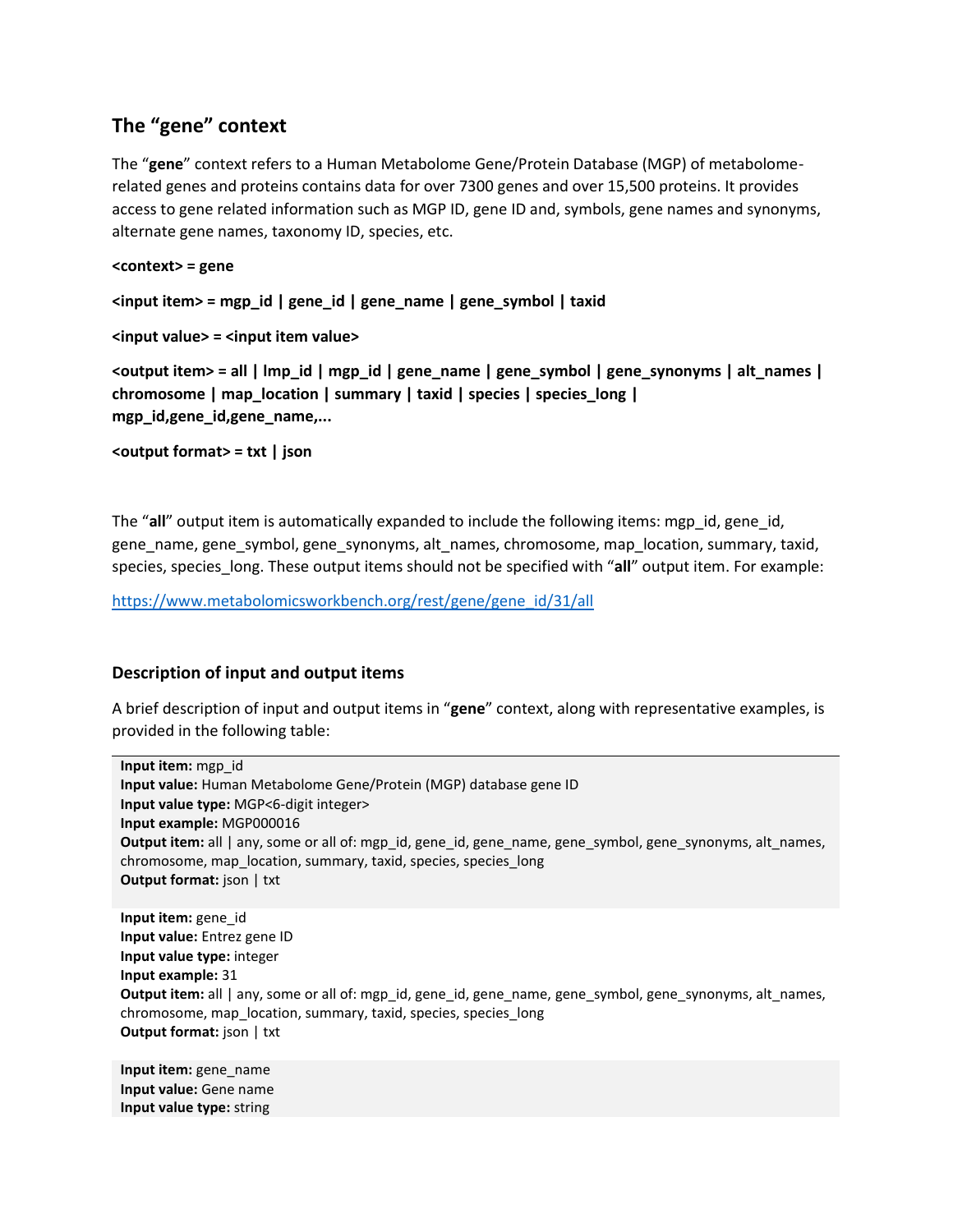**Input example:** acetyl-CoA carboxylase **Output item:** all | any, some or all of: mgp\_id, gene\_id, gene\_name, gene\_symbol, gene\_synonyms, alt\_names, chromosome, map\_location, summary, taxid, species, species\_long **Output format:** json | txt

**Input item:** gene\_symbol **Input value:** Gene symbol **Input value type:** string **Input example:** ACACA **Output item:** all | any, some or all of: mgp\_id, gene\_id, gene\_name, gene\_symbol, gene\_synonyms, alt\_names, chromosome, map\_location, summary, taxid, species, species\_long **Output format:** json | txt

**Input item:** taxid **Input value:** NCBI taxonomy ID **Input value type:** integer **Input example:** 9606 **Output item:** all | any, some or all of: mgp\_id, gene\_id, gene\_name, gene\_symbol, gene\_synonyms, alt\_names, chromosome, map\_location, summary, taxid, species, species\_long **Output format:** json | txt

#### **Examples**

A representative set of RSET URLs examples for "**gene**" context along with the description of the request are shown below:

**Request:** Fetch all gene fields from gene symbol

**URL:** [https://www.metabolomicsworkbench.org/rest/gene/gene\\_symbol/acaca/all](https://www.metabolomicsworkbench.org/rest/gene/gene_symbol/acaca/all)

**Request:** Fetch gene name from Entrez gene id

**URL:** [https://www.metabolomicsworkbench.org/rest/gene/gene\\_id/31/gene\\_name](https://www.metabolomicsworkbench.org/rest/gene/gene_id/31/gene_name)

| gene context: Table of input name, output name and output field permutations |                                                |                                                                                                                                                               |                                                                                                                                                                                  |
|------------------------------------------------------------------------------|------------------------------------------------|---------------------------------------------------------------------------------------------------------------------------------------------------------------|----------------------------------------------------------------------------------------------------------------------------------------------------------------------------------|
| <b>Match</b>                                                                 | Input name                                     | Output name                                                                                                                                                   | <b>Output fields</b>                                                                                                                                                             |
| exact match<br>partial match<br>for<br>gene_name                             | mgp_id gene_id gene_name <br>gene_symbol taxid | all                                                                                                                                                           | mgp_id,gene_id,gene_name,gene_symbol,<br>gene_synonyms,alt_names,chromosome,<br>map location, summary, taxid,<br>common species name, latin species name                         |
| exact match<br>partial match<br>for<br>gene_name                             | mgp_id gene_id gene_name <br>gene_symbol taxid | *Any, some or all of:<br>mgp_id,gene_id,gene_name,gene_symbol,<br>gene_synonyms,alt_names,chromosome,<br>map_location,summary,taxid,<br>species, species long | Any, some or all of:<br>mgp_id,gene_id,gene_name,gene_symbol,<br>gene synonyms, alt names, chromosome,<br>map_location,summary,taxid,<br>common species name, latin species name |

\*multiple output names must be separated by commas, e.g. gene\_id,gene\_name,gene\_symbol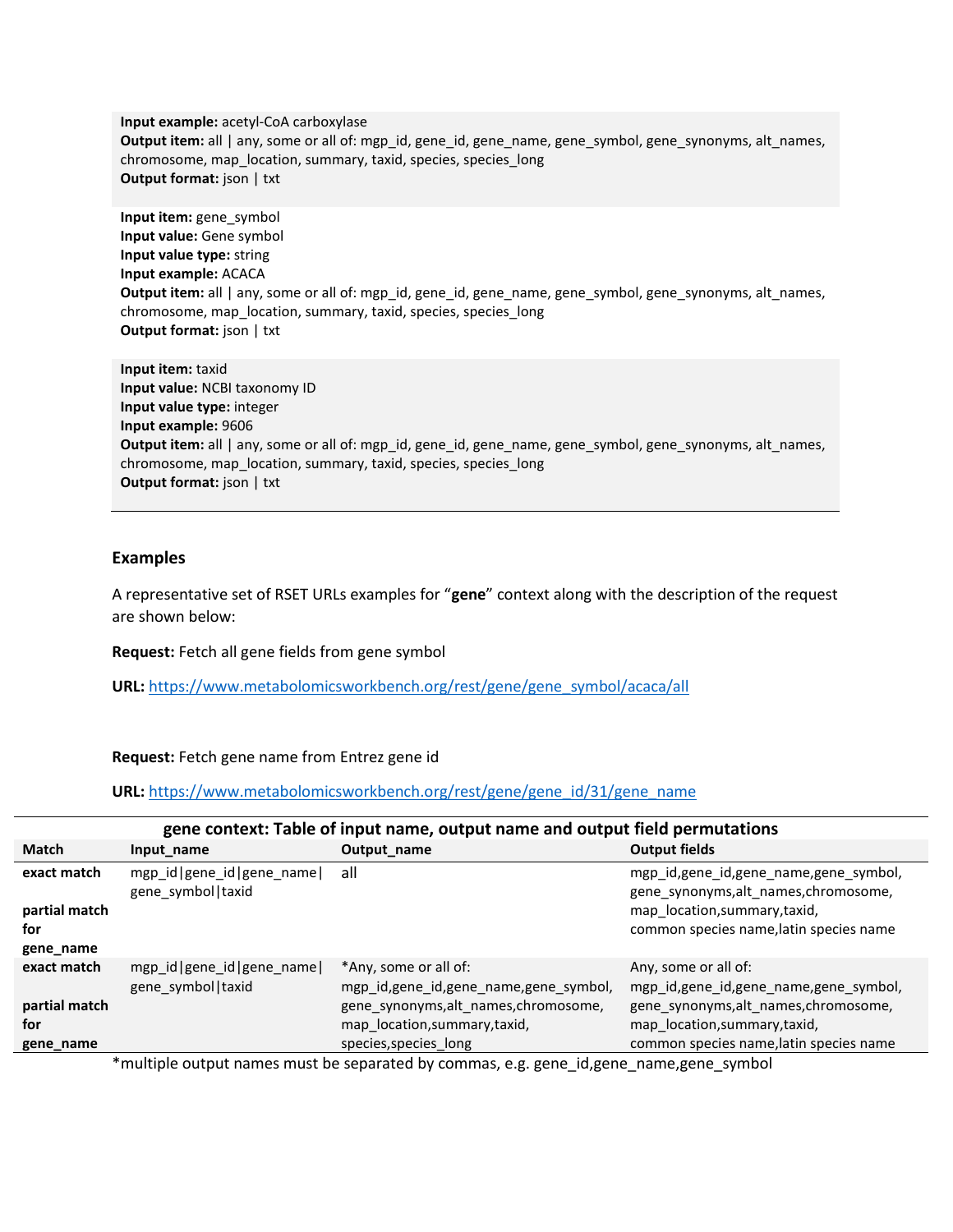## **The "protein" context**

The "**protein**" context refers to a Human Metabolome Gene/Protein Database (MGP) of metabolomerelated genes and proteins contains data for over 7300 genes and over 15,500 proteins. In addition to gene information, it provides access to protein related information such as MGP ID, various protein IDs, protein name, protein sequence, etc.

#### **<context> = protein**

**<input item> = mgp\_id | gene\_id | gene\_name | gene\_symbol | taxid | mrna\_id | refseq\_id | protein\_gi | uniprot\_id | protein\_entry | protein\_name**

#### **<input value> = <input item value>**

**<output item> = all | mgp\_id | gene\_id | gene\_name | gene\_symbol | taxid | species | species\_long | mrna\_id | refseq\_id | protein\_gi | uniprot\_id | protein\_entry | protein\_name | seqlength | seq | is\_identical\_to | mgp\_id,gene\_id,gene\_name,...**

**<output format> = txt | json**

The "all" output item is automatically expanded to include the following items: mgp\_id, gene\_id, gene\_name, gene\_symbol, taxid, species, species\_long, mrna\_id, refseq\_id, protein\_gi, uniprot\_id, protein\_entry, protein\_name, seqlength, seq, is\_identical\_to. For example:

[https://www.metabolomicsworkbench.org/rest/protein/protein\\_entry/ACACA\\_HUMAN/all](https://www.metabolomicsworkbench.org/rest/protein/protein_entry/ACACA_HUMAN/all)

## **Description of input and output items**

A brief description of input and output items in "**protein**" context, along with representative examples, is provided in the following table:

**Input item:** mgp\_id **Input value:** Human Metabolome Gene/Protein (MGP) database protein ID **Input value type:** MGP<6-digit integer**> Input example:** MGP000016 **Output item:** all | any, some or all of: mgp\_id, gene\_id, gene\_name, gene\_symbol, taxid, species, species\_long, mrna\_id, refseq\_id, protein\_gi, uniprot\_id, protein\_entry, protein\_name , seqlength, seq, is\_identical\_to **Output format:** json | txt **Input item:** gene\_id **Input value:** Entrez gene ID **Input value type:** integer

**Input example:** 31

**Output item:** all | any, some or all of: mgp\_id, gene\_id, gene\_name, gene\_symbol, taxid, species, species\_long, mrna\_id, refseq\_id, protein\_gi, uniprot\_id, protein\_entry, protein\_name , seqlength, seq, is\_identical\_to **Output format:** json | txt

**Input item:** gene\_name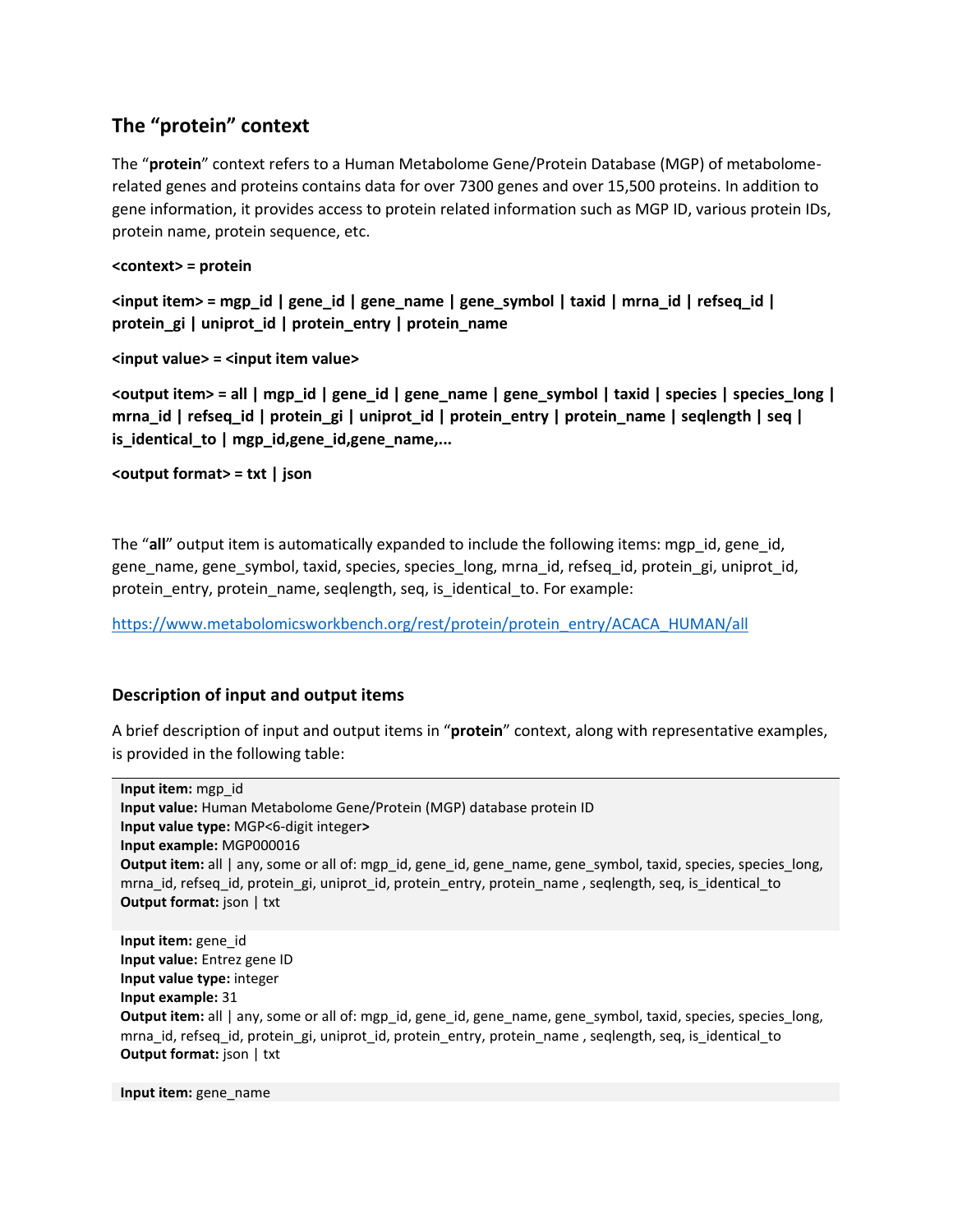**Input value:** Gene name **Input value type:** string **Input example:** acetyl-CoA carboxylase **Output item:** all | any, some or all of: mgp\_id, gene\_id, gene\_name, gene\_symbol, taxid, species, species\_long, mrna\_id, refseq\_id, protein\_gi, uniprot\_id, protein\_entry, protein\_name , seqlength, seq, is\_identical\_to **Output format:** json | txt

**Input item:** gene\_symbol **Input value:** Gene symbol **Input value type:** string **Input example:** ACACA **Output item:** all | any, some or all of: mgp\_id, gene\_id, gene\_name, gene\_symbol, taxid, species, species\_long, mrna\_id, refseq\_id, protein\_gi, uniprot\_id, protein\_entry, protein\_name , seqlength, seq, is\_identical\_to **Output format:** json | txt

**Input item:** taxid **Input value:** NCBI taxonomy ID **Input value type:** integer **Input example:** 9606 **Output item:** all | any, some or all of: mgp\_id, gene\_id, gene\_name, gene\_symbol, taxid, species, species\_long, mrna id, refseq id, protein gi, uniprot id, protein entry, protein name , seqlength, seq, is identical to **Output format:** json | txt

**Input item:** mrna\_id **Input value:** mRNA ID **Input value type:** NM\_<integer> **Input example:** NM\_198834 **Output item:** all | any, some or all of: mgp\_id, gene\_id, gene\_name, gene\_symbol, taxid, species, species\_long, mrna\_id, refseq\_id, protein\_gi, uniprot\_id, protein\_entry, protein\_name , seqlength, seq, is\_identical\_to **Output format:** json | txt

**Input item:** refseq\_id **Input value:** NCBI reference sequence ID **Input value type:** NP\_<integer**> Input example:** NP\_942131 **Output item:** all | any, some or all of: mgp\_id, gene\_id, gene\_name, gene\_symbol, taxid, species, species\_long, mrna\_id, refseq\_id, protein\_gi, uniprot\_id, protein\_entry, protein\_name , seqlength, seq, is\_identical\_to **Output format:** json | txt

**Input item:** protein\_gi **Input value:** NCBI protein GI **Input value type:** integer **Input example:** 38679977 **Output item:** all | any, some or all of: mgp\_id, gene\_id, gene\_name, gene\_symbol, taxid, species, species\_long, mrna\_id, refseq\_id, protein\_gi, uniprot\_id, protein\_entry, protein\_name , seqlength, seq, is\_identical\_to **Output format:** json | txt

**Input item:** uniprot\_id **Input value:** UniProt ID **Input value type:** string **Input example:** Q13085 **Output item:** all | any, some or all of: mgp\_id, gene\_id, gene\_name, gene\_symbol, taxid, species, species\_long, mrna\_id, refseq\_id, protein\_gi, uniprot\_id, protein\_entry, protein\_name , seqlength, seq, is\_identical\_to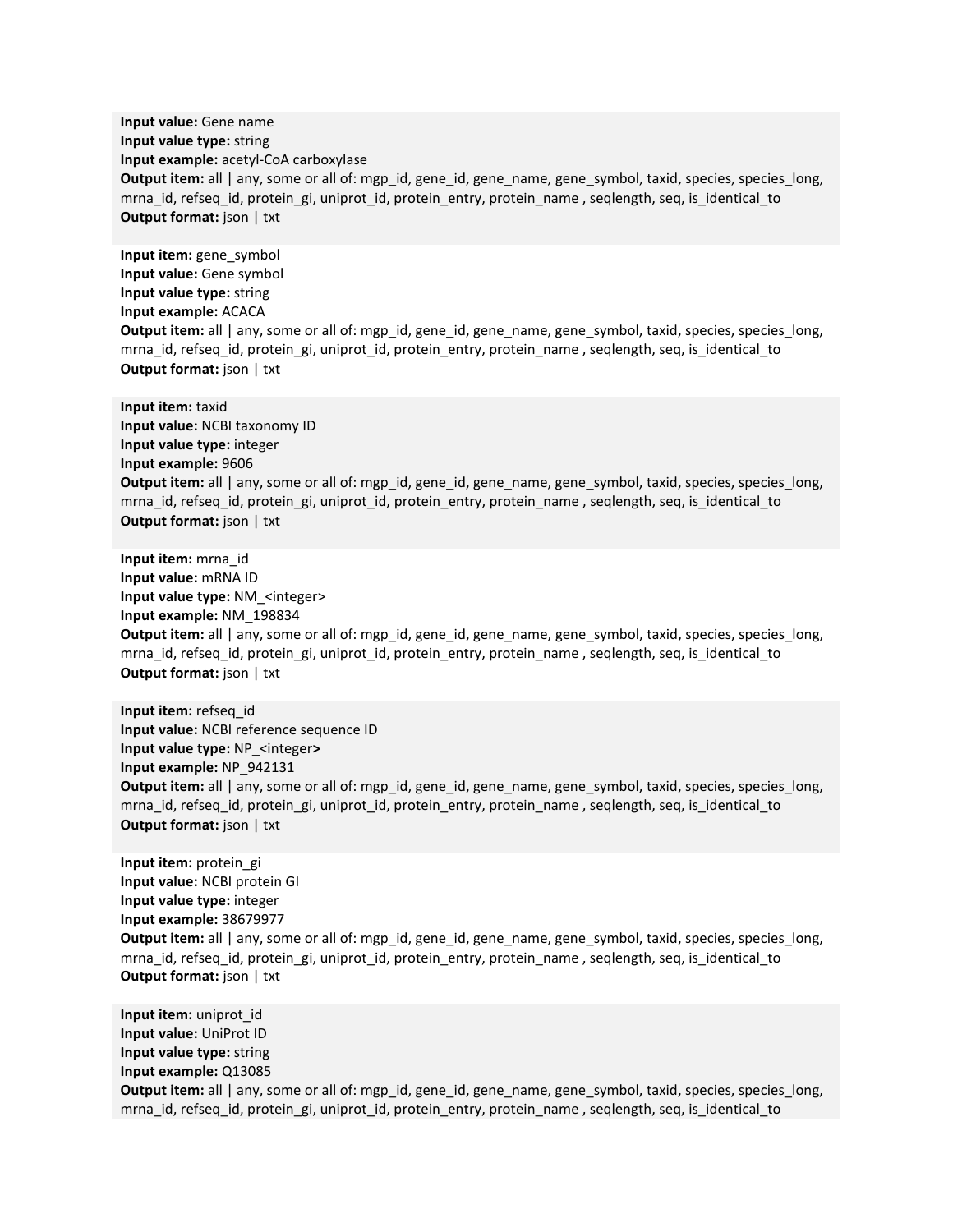**Output format:** json | txt

**Input item:** protein\_entry **Input value:** Protein entry symbol **Input value type:** string **Input example:** ACACA\_HUMAN **Output item:** all | any, some or all of: mgp\_id, gene\_id, gene\_name, gene\_symbol, taxid, species, species\_long, mrna\_id, refseq\_id, protein\_gi, uniprot\_id, protein\_entry, protein\_name , seqlength, seq, is\_identical\_to **Output format:** json | txt

**Input item:** protein\_name **Input value:** Protein name **Input value type:** string **Input example:** acetyl-CoA carboxylase **Output item:** all | any, some or all of: mgp\_id, gene\_id, gene\_name, gene\_symbol, taxid, species, species\_long, mrna\_id, refseq\_id, protein\_gi, uniprot\_id, protein\_entry, protein\_name , seqlength, seq, is\_identical\_to **Output format:** json | txt

#### **Examples**

A representative set of RSET URLs examples for "**protein**" context along with the description of the request are shown below:

**Request:** Fetch all protein fields from UniProt id

**URL:** [https://www.metabolomicsworkbench.org/rest/protein/uniprot\\_id/Q13085/all](https://www.metabolomicsworkbench.org/rest/protein/uniprot_id/Q13085/all)

**Request:** Fetch all protein fields from Entrez gene id

**URL:** [https://www.metabolomicsworkbench.org/rest/protein/gene\\_id/19/all/](https://www.metabolomicsworkbench.org/rest/protein/gene_id/19/all/)

**Request:** Fetch mRNA id from protein Refseq id

**URL:** [https://www.metabolomicsworkbench.org/rest/protein/refseq\\_id/NP\\_005493/mrna\\_id/](https://www.metabolomicsworkbench.org/rest/protein/refseq_id/NP_005493/mrna_id/)

**Request:** Fetch all protein fields from protein symbol

**URL:** [https://www.metabolomicsworkbench.org/rest/protein/protein\\_entry/](https://www.metabolomicsworkbench.org/rest/protein/protein_entry/ACACA_HUMAN/all/)ACACA\_HUMAN/all/

**Request:** Fetch all protein fields from protein name

**URL:** [https://www.metabolomicsworkbench.org/rest/protein/protein\\_name/lipase/all/](https://www.metabolomicsworkbench.org/rest/protein/protein_name/lipase/all/)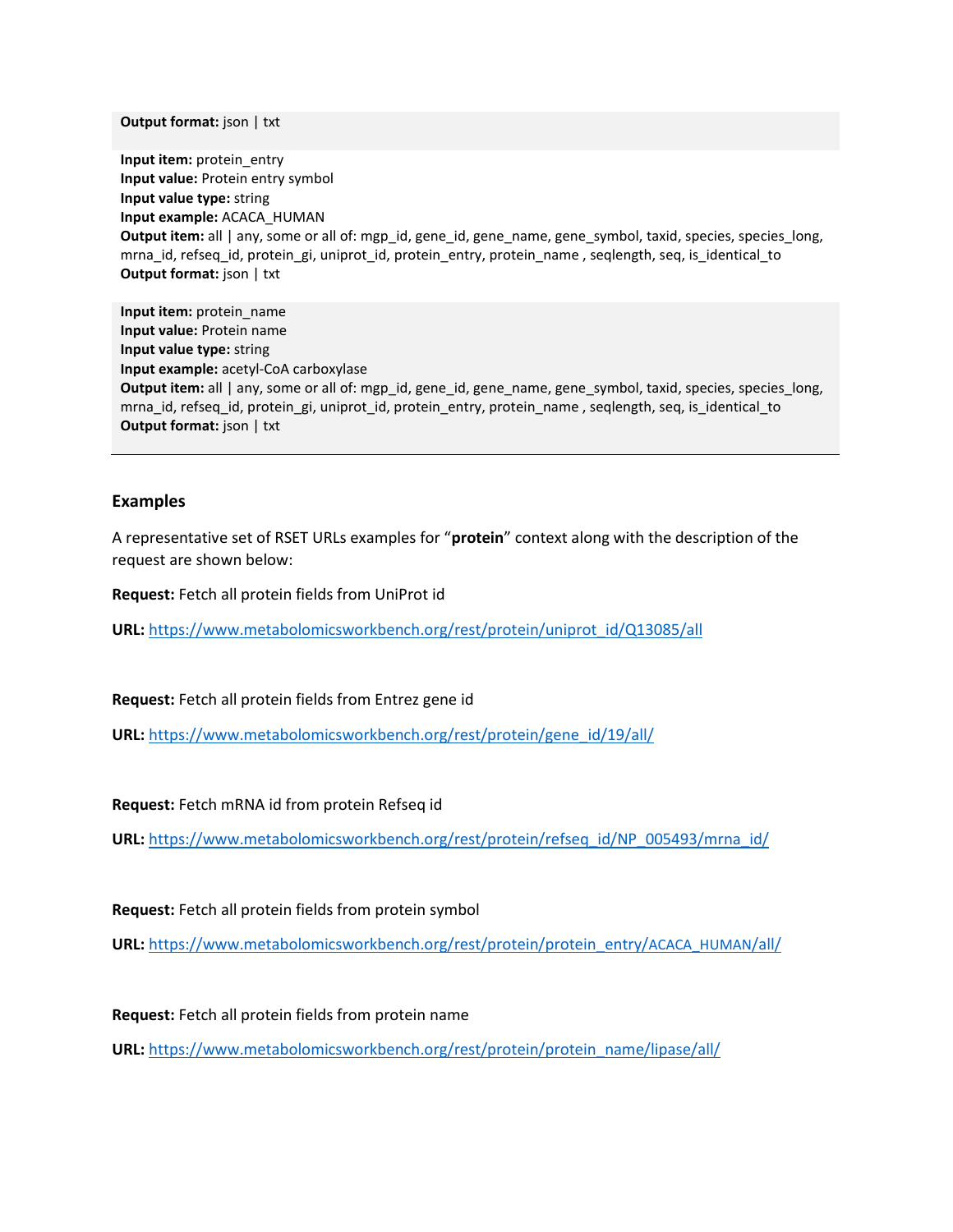|                                                                   | protein context: Table of input name, output name and output field permutations                                                     |                                                                                                                                                                                                                   |                                                                                                                                                                                                                      |  |
|-------------------------------------------------------------------|-------------------------------------------------------------------------------------------------------------------------------------|-------------------------------------------------------------------------------------------------------------------------------------------------------------------------------------------------------------------|----------------------------------------------------------------------------------------------------------------------------------------------------------------------------------------------------------------------|--|
| <b>Match</b>                                                      | Input name                                                                                                                          | Output_name                                                                                                                                                                                                       | <b>Output fields</b>                                                                                                                                                                                                 |  |
| exact match                                                       | mgp_id gene_id gene_name <br>gene symbol   taxid   mrna id                                                                          | all                                                                                                                                                                                                               | mgp_id,gene_id,gene_name,<br>gene symbol,                                                                                                                                                                            |  |
| partial match<br>for<br>gene_name,<br>protein_name                | refseq_id   protein_gi   uniprot_id  <br>protein entry protein name                                                                 |                                                                                                                                                                                                                   | taxid, species, species_long, mrna_id,<br>refseq_id,protein_gi,uniprot_id,<br>protein entry, protein name,<br>seqlength, seq, is_identical_to                                                                        |  |
| exact match<br>partial match<br>for<br>gene_name,<br>protein_name | mgp_id gene_id gene_name <br>gene symbol   taxid   mrna id  <br>refseq_id   protein_gi   uniprot_id  <br>protein entry protein name | *Any, some or all of:<br>mgp_id,gene_id,gene_name,gene_symbol,<br>taxid, species, species_long, mrna_id,<br>refseq id, protein_gi, uniprot_id,<br>protein entry, protein name,<br>seqlength, seq, is_identical_to | Any, some or all of:<br>mgp id, gene id, gene name,<br>gene symbol,<br>taxid, species, species long, mrna id,<br>refseq_id,protein_gi,uniprot_id,<br>protein entry, protein name,<br>seqlength, seq, is_identical_to |  |

\*multiple output names must be separated by commas, e.g. gene\_id,gene\_name,gene\_symbol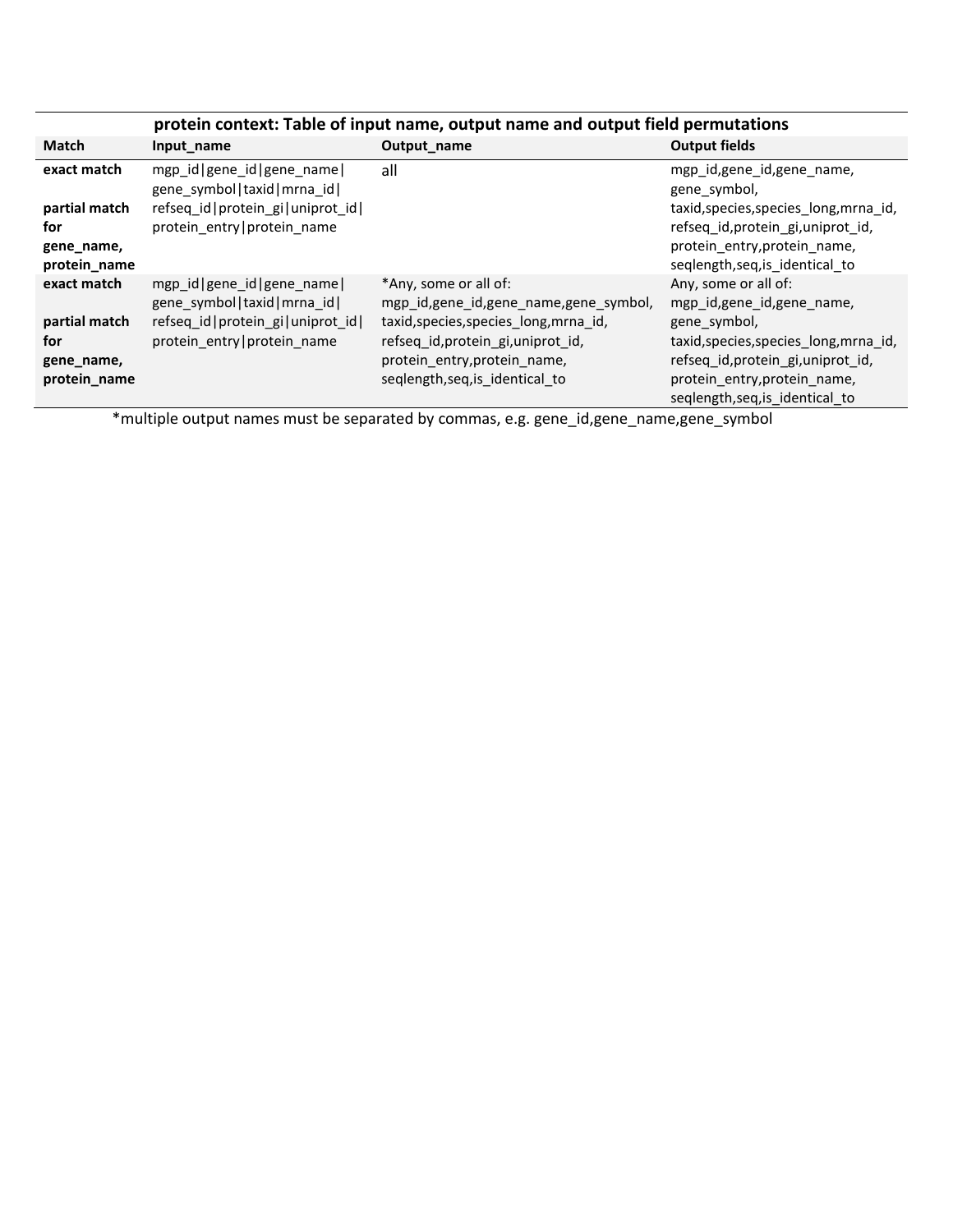## **The "moverz" context**

The "**moverz**" context refers to performing a m/z search against the **LIPIDS** (a database of ~30,000 computationally generated "bulk" lipid species), **MB** (the Metabolomics Workbench database of ~64,000 exact structures), or **REFMET** (a database of ~30,000 standardized names which includes both exact structures and bulk species detected by MS or NMR) databases by specifying an appropriate m/z value, ion type(adduct) and mass tolerance range.

#### **<context> = moverz**

**<input item> = LIPIDS | MB | REFMET**

**<input value1> = <m/z value>**

**<input value2> = <ion type value>**

**<input value3> = <m/z tolerance value>**

#### **<output format> = txt**

The following ion types (adducts) are currently supported: M+H, M+H-H2O, M+2H, M+3H, M+4H, M+K, M+2K, M+Na, M+2Na, M+Li, M+2Li, M+NH4, M+H+CH3CN, M+Na+CH3CN, M.NaFormate+H, M.NH4Formate+H, M.CH3, M.TMSi, M.tBuDMSi, M-H, M-H-H2O, M+Na-2H, M+K-2H, M-2H, M-3H, M-4H, M.Cl, M.F, M.HF2, M.OAc, M.Formate, M.NaFormate-H, M.NH4Formate-H, Neutral.

## **Description of input and output items**

A brief description of input and output items in "**moverz**" context, along with representative examples, is provided in the following table:

## **Examples**

A representative set of REST examples for the "**moverz**" context along with the description of the request are shown below: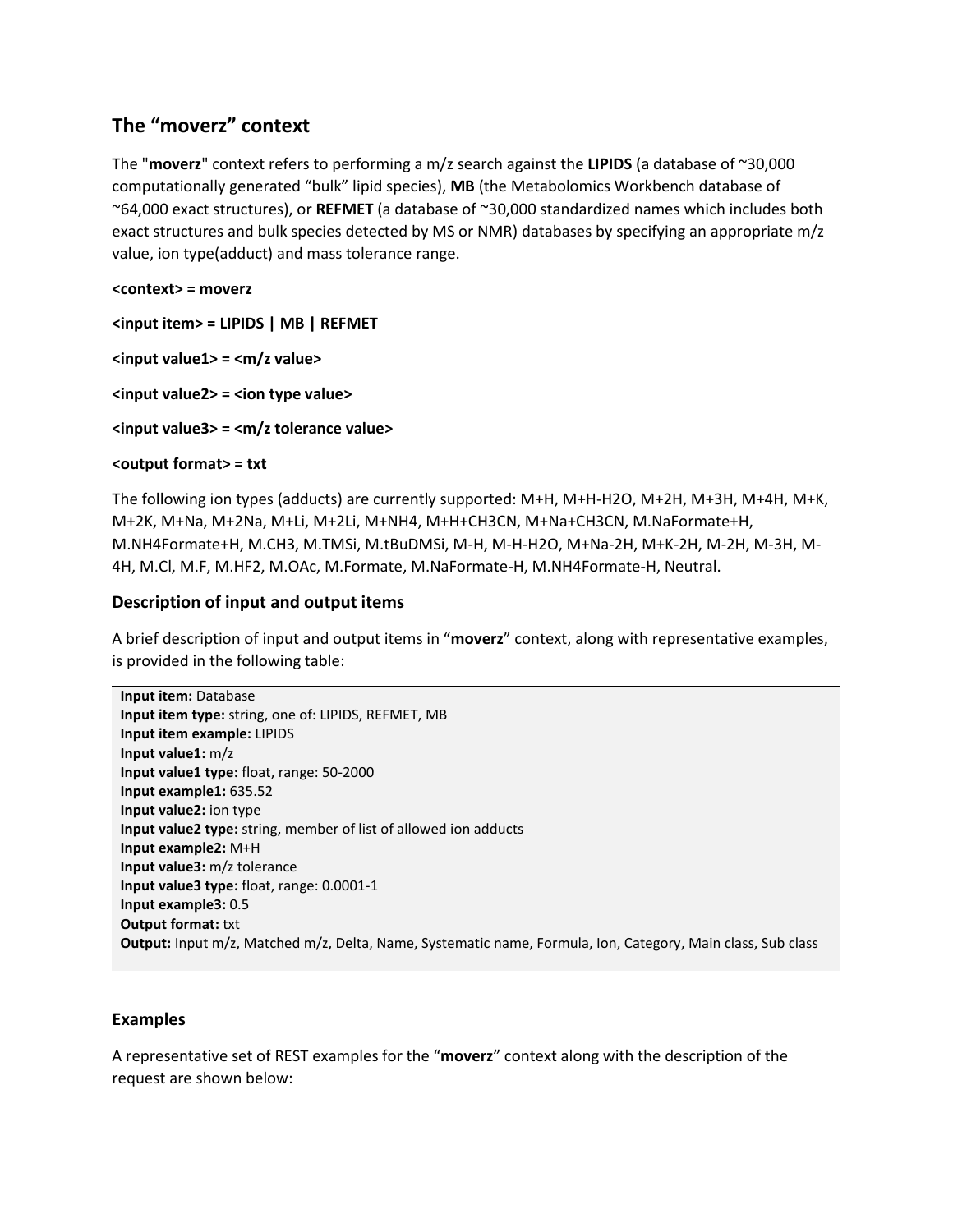**Request:** Perform MS precursor ion search on Metabolomics Workbench database with m/z 635.52, iontype M+H and mass tolerance of 0.5 and output as text

**URL:** <https://www.metabolomicsworkbench.org/rest/moverz/MB/635.52/M+H/0.5/txt>

**Request:** Perform MS precursor ion search on LIPIDS virtual database with m/z 513.45, ion-type M-2H (2-) and mass tolerance of 0.2 and output as text

**URL:** <https://www.metabolomicsworkbench.org/rest/moverz/LIPIDS/513.45/M-2H/0.2/txt>

**Request:** Perform MS precursor ion search on REFMET database with m/z 255.2, ion-type M+H and mass tolerance of 0.2 and output as text

**URL:** <https://www.metabolomicsworkbench.org/rest/moverz/REFMET/255.2/M+H/0.2/txt>